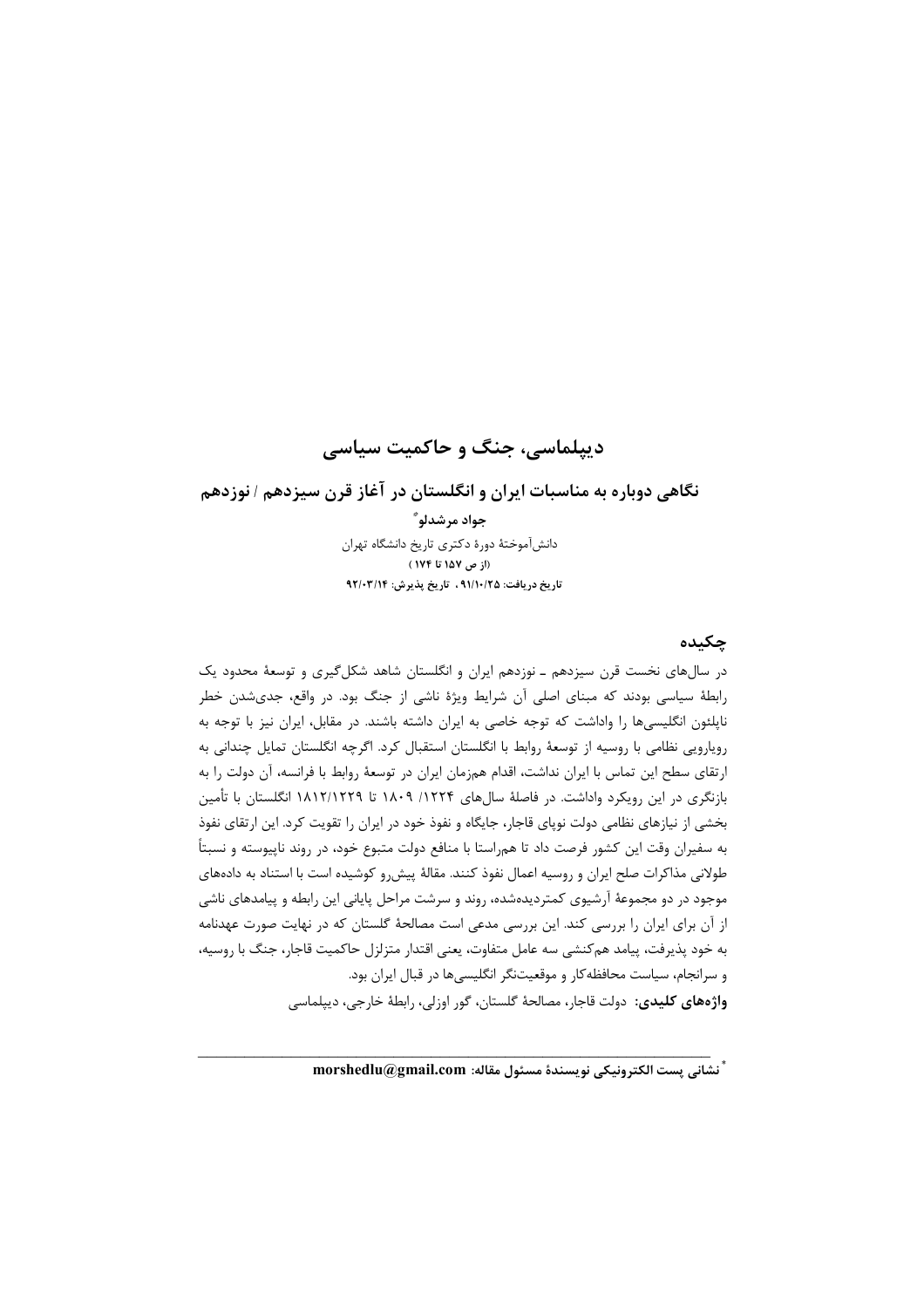#### مقدمه

شکل گیری حکومت قاجار تا حد زیادی پیرو سنت جانشینی سلسلهای در ایران بود. آغامحمدخان، با تکیه بر نیروهای ایلی، طی نزدیک به دو دهه لشکرکشی پیوسته، اقتدار نسبی ایل قاجار را تثبیت کرد. گرچه تثبیت نهایی حکومت قاجار تا سالها پس از درگذشت وی طول کشید، برخی قدرتهای اروپایی ذینفع در منطقه این سلسله را به عنوان حکومت مشروع در ایران به رسمیت شناختند. درواقع، این دولتها با نگرشی واقع گرا، حکومت قاجار را متحد سودمند و کمتوقعی برای پیشبرد اهداف خود یافتند. سیاستمردان قاجاری نیز بهرغم بدبینی آغازین به نمایندگان و فرستادگان این دولتها، نظر به پایگاه نااستوار حکومت و نیازی که جنگ با روسیه ایجاب نمود، از توسعهٔ این مناسبات استقبال کردند. بدینترتیب، در نخستین دهههای قرن سیزدهم هجری زمینهٔ تعاملی کمسابقه میان ایران و برخی قدرتهای اروپایی فراهم شد که نتایج مختلفی داشت. در رأس این قدرتها دولت انگلستان بود که بهواسطهٔ حضور استعماری در هند نگاه ویژهای به ایران و دولت قاجار داشت.

پژوهشهایی که به این موضوع پرداختهاند، کمتر به زمینهٔ شکل5یری این روابط و سرشت آن توجه کردهاند. دغدغه اصلی این پژوهشها ارائهٔ گزارشی از کیفیت این روابط و دستآوردهای آن برای دو طرف بوده است<sup>(۱)</sup>. این تحقیق کوشیده است موضوع یادشده را از زاویهٔ متفاوتی بررسی کند. مسئله اصلی آن کیفیت سرشت تعامل دیپلماتیک دولت نوپای قاجار با دولت بریتانیا در راستای حل مسئلهٔ قفقاز است. بنابر فرضیه تحقیق، مبنای این تعامل دستکم در این مقطع، ضرورتهای گذرای ناشی از یک وضعیت جنگی بود. به بیان روشنتر، چه بریتانیا و چه ایران با توجه به توان دو طرف در رفع نیازهای گذرایی که جنگ (انگلستان با فرانسه و ایران با روسیه) اقتضا می کرد، یک دیپلماسی اضطراری را در دورهٔ موردنظر توسعه دادند. سرشت این دیپلماسی به نحوی بود که تأمل و احتیاط، تدابیر موقت و کنش موقعیتنگر را اقتضا مے کہ د.

تمرکز این جستار بر روند تعامل دیپلماتیک ایران و انگلستان در آستانهٔ انعقاد عهدنامه گلستان است. تجزیه و تحلیل محتوای مکاتبات سیاسی این دوره میتواند ما را به تبیینی متفاوت از دلایل ناکامی دولت قاجار در قبال مسئلهٔ قفقاز رهنمون شود. مبنای این بررسی اطلاعات موجود در گزیدهای از اسناد دو مجموعهٔ آرشیوی مهم و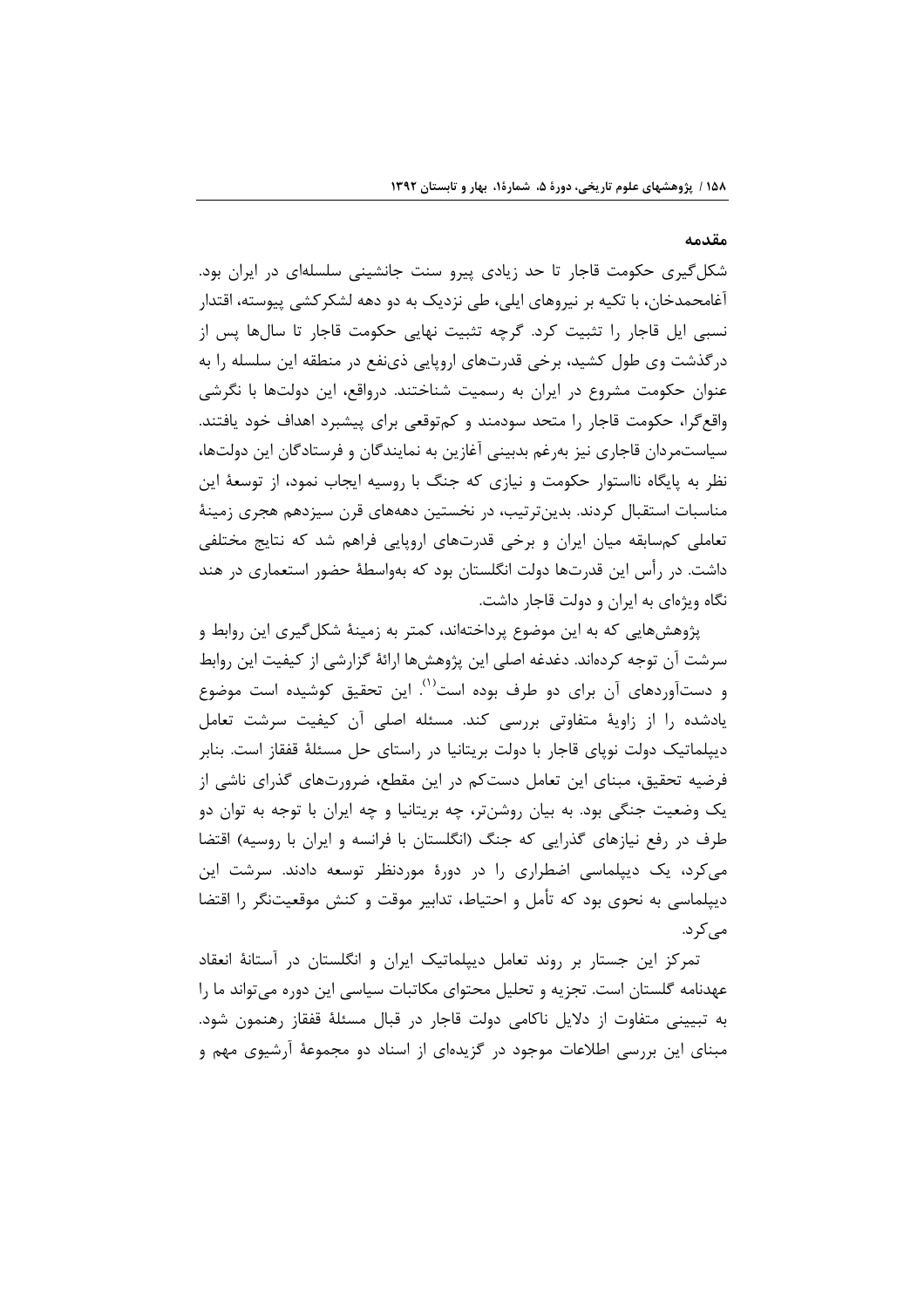کمتر مطالعه شده، یعنی آرشیو وزارت خارجه بریتانیا و اسناد فارسی آرشیو دولتی گ حستان <sup>(۲)</sup> است.

#### زمىنە

در زمستان سال ۱۲۲۶/۱۸۱۱ گور اوزلی (Gore Ouseley)، سفیر جدید انگلیس، روانهٔ تهران شد تا مقطعی مهم و حیاتی از سیاست «تماس با ایران»<sup>(۳)</sup> را مدیریت کند<sup>(۴)</sup>. از سال ۱۸۰۰/۱۸۰۰/۱۲۱۵ که جان مالکم به نمایندگی از کمپانی هند شرقی به دربار قاجار آمد تا زمینهٔ انعقاد یک قرارداد سیاسی- تجاری را فراهم کند، دور جدید و متفاوتی از مناسبات میان انگلیسی ها و ایرانی ها آغاز شده بود. دو سال پیش از آن تاریخ مهدیعلیخان، تاجری ایرانی و مقیم هند مأمور دربار شاه قاجار شده بود. هدف از گسیل وی زمینهچینی یک رابطهٔ تجاری میان کمیانی و ایران بود ( Kaye, 1856, I 513-515). اما گسیل مالکم هدفی متفاوت داشت و کمیانی با درک تهدیدی که از ناحیه زمانشاه درانی و ناپلئون متوجه مستعمرهاش بود، وی را به دربار ایران گسیل کرده بود. مالکم که نمایندهٔ کمپانی بود و نه پادشاه انگلستان، کوشید با ریختوپاشی سخاوتمندانه پایگاه کمپانی را در نگاه دربار ایران منیع جلوه دهد. دستاورد سفارت وی انعقاد دو قرارداد تجاری و سیاسی بود که تعهداتی متقابل را برای دو طرف ایجاب مے کر د.

هارفورد جونز، سفیر بعدی، در مقایسه با مالکم امتیازات مهمی داشت. او در وهله نخست خود را سفیر پادشاه انگلیس میدانست و همزمان از نفوذ چشمگیری در میان تجار فارس و خاندان زند برخوردار بود. نفوذی که که باعث می شد حضورش در ایالات جنوبی مایهٔ تشویش و نگرانی دربار قاجار باشد.

دستاورد سفارت جونز، تنظیم عهدنامهٔ جدیدی بود که به «مجمل» شهرت یافت و قرار بود در آینده نهایی شود. تدبیری موقت در شرایط اضطراری که هدف اصلی از آن حفظ منافع بریتانیا در ایران و دفع تهدید فوری فرانسه بود.

### ورود اوزلی به صحنه منازعهٔ ایران و روسیه

در اواخر سال ۱۲۲۶/۱۸۱۱ که تهدید نایلئون بار دیگر جدی شد، توجه دوباره به ایران اهمیت یافت. گسیل سفیر جدید حاصل جمعبندی لندن و کلکته مبنی بر ضرورت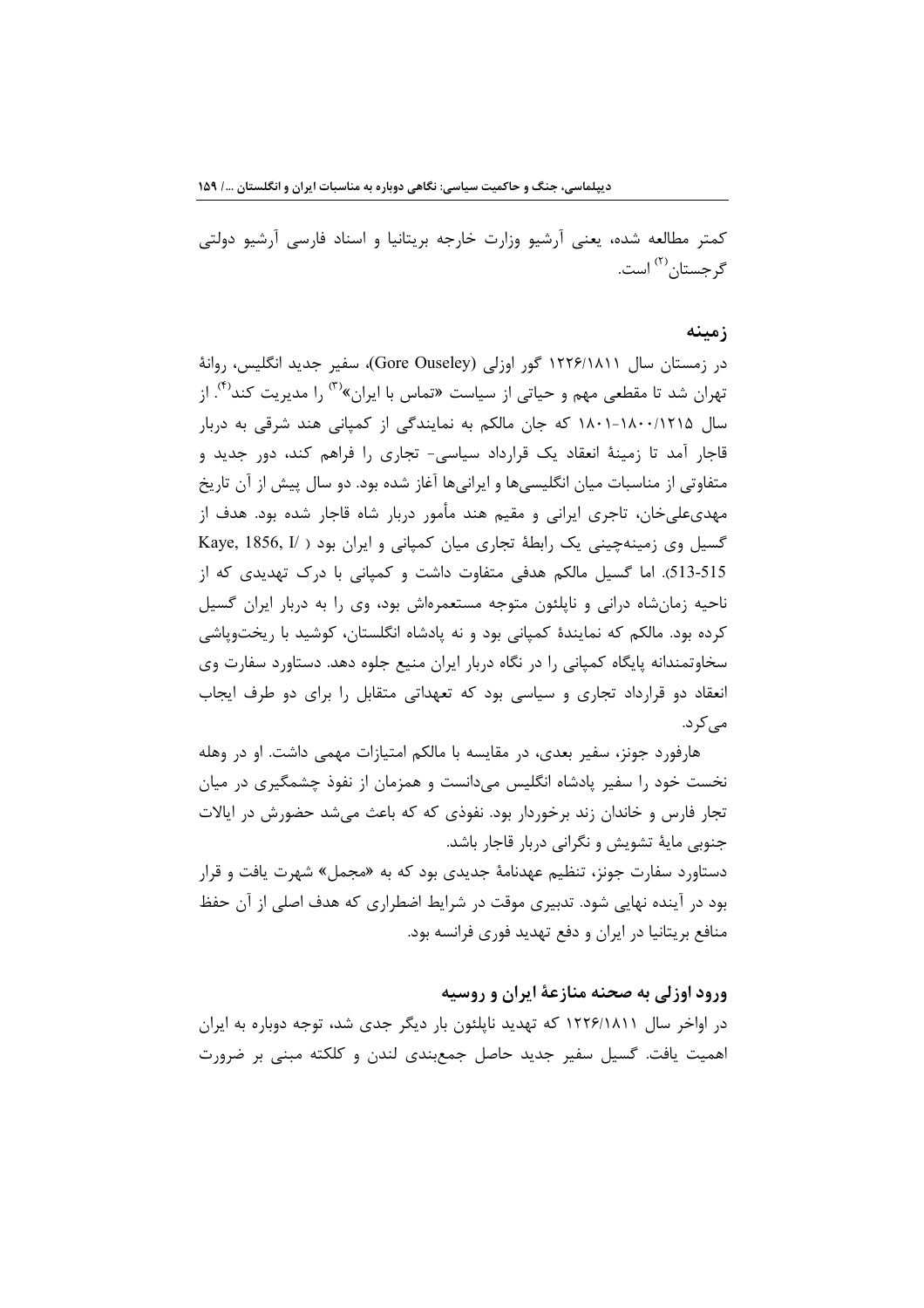توجه جدیتر به ایران بود. گور اوزلی به پشتگرمی و حمایت مارکیز ولزلی ( Marquis Wellesley)، وزير خارجهٔ جديد انگلستان و هماهنگ با لرد مينتو (Lord Minto)، مدير وقت کمپانی، به ایران آمده بود تا در آن مقطع حساس نقش مفیدی ایفا کند. وی می بایست اهمیت و مشخصههای راهبرد آتی رابطه دو کشور را که قرار بود در چهارچوب عهدنامهٔ مفصل تدوین شود، به دقت ارزیابی کند (نک. مشیری، ۱۳۴۶، ۲۷-۳۱). مسئولان کمپانی به اوزلی اجازه داده بودند ضمن پرداخت بدهیهای ناشی از عهدنامهٔ مُجمل (۱۸۰۹/۱۲۲۴)، تداوم پرداخت یارانهٔ سالانهای معادل دویستهزار تومان (شانزده لک ,وییه) ,ا تعهد کند (FO. 60/9, Ouseley to Castlereagh, May 4th, 1814). چنین مبلغی در کنار کمک نظامی، موقعیت دولت قاجار را در برابر روسیه و عثمانی تقویت مے کر د.

بهرغم تأخیر معنیدار سفارت اوزلی، شاه او و همراهانش را با گرمی و محبتی ویژه يذيرا شد (172-171 .Morrier,1818, pp). در نيمة محرم ١٢٢٧ (اواخر ژانويه ١٨١٢) اوزلی طرح اولیهٔ عهدنامهٔ مفصل را به شاه عرضه کرد. شاه به اوزلی نشان «شیر و خورشید» داد و از او خواست مذاکرات عهدنامهٔ جدید را زودتر با میرزاشفیع و امين|لدوله آغاز كند (O. 60/6, Ouseley to Wellesley, Jan. 30th, 1811). اين مذاكرات تا ٢٩ صفر ١٤/١٢٢٧مارس ١٨١٢ طول كشيد(Morrier, 1818, p.188). در اين زمان اوزلی نسخهای از پیشنویس عهدنامه را به لندن فرستاد و ضمن نوید دادن از تثبیت «دائمی» نفوذ بریتانیا در ایران، تقویت حکومت قاجار و ارتش آن را در صورتی که این کشور را «پدافند دفاع از امپراتوری بریتانیا در شرق بدانیم» موجه دانسته بود. همچنین عنایت ویژه به عباس میرزا را لازم دانسته و دربارهٔ نیروهای نظامی انگلیسی مستقر در ایران کسب تکلیف کرده بود. همچنین از اصرار طرف ایرانی برای لحاظ منافع این کشور در مصالحهٔ احتمالی انگلستان و روسیه خبر داده و نظر ولزلی را خواستار شده بود(FO. 60/6, Ouseley to Wellesley, March 15th, 1812.

اوزلی در هفتم جمادیالثانی (۱۹ژوئن) با استقبال باشکوهی به تبریز وارد شد (Freygang, 330, Morrier, 1818, 210, Barret, 255). وي در همين زمان و توسط فریگان، فرستاده روسها که از چندی پیش و با پیشنهاد آتشبس منتظر او بود، از خبر مصالحهٔ روسیه و انگلستان (۱۶ژوئیهٔ ۶/۱۸۱۲رجب۱۲۲۷) آگاه شد (اوزلی به رتیشچف، ۱۳اکتبر ۱۸۱۲، مجموعه اسناد گرجی، ۳۳۱/۱/۲). ازاین رو با عزم استواری کوشید تا عباس میرزا و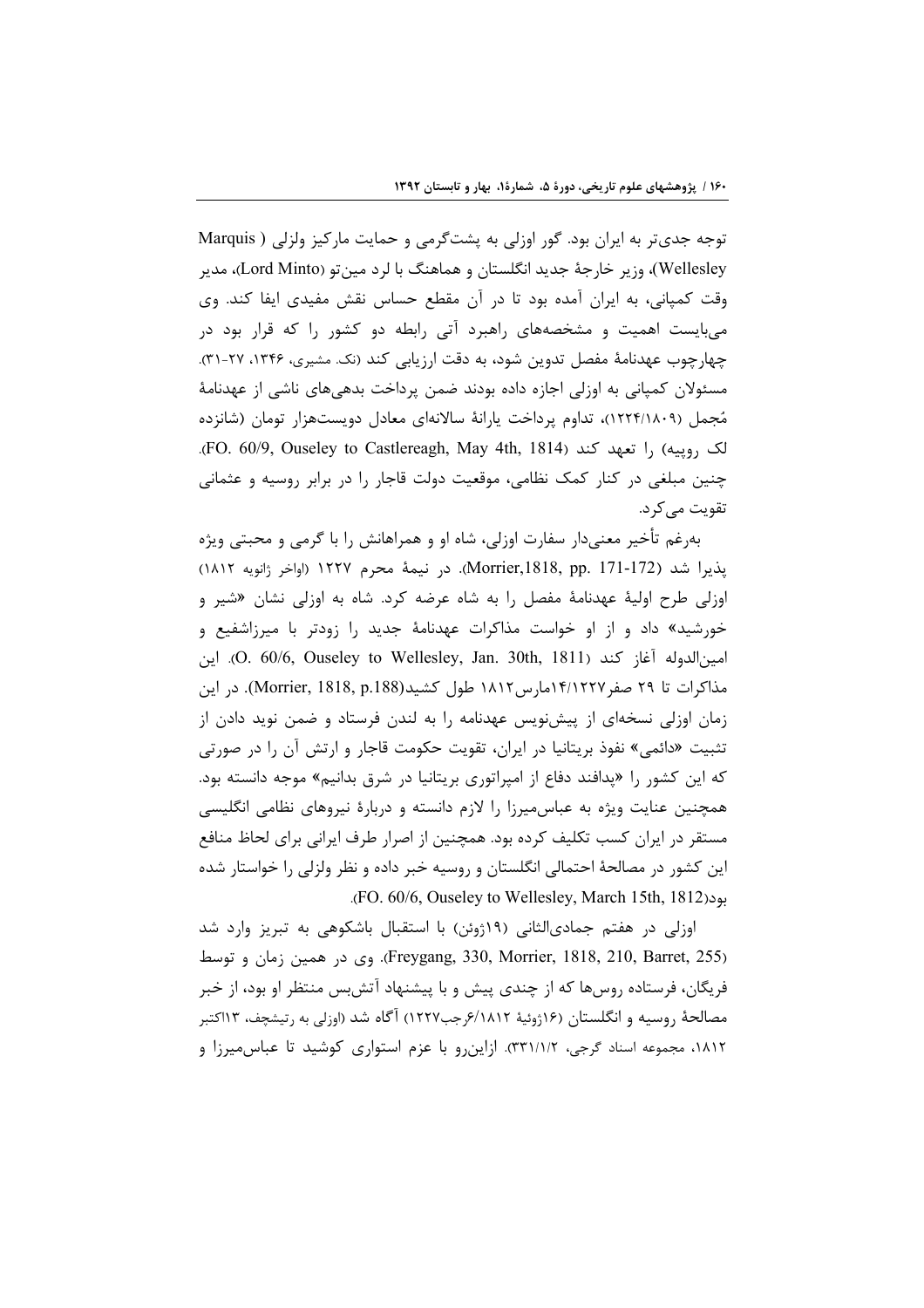میرزابزرگ را به قبول آتش بس و گسیل فرستادهای نزد رتیشچف، فرماندار نظامی وقت قفقاز قانع كند. برهمين اساس و با صلاحديد طرفين رابرت گاردن (Robert Gordon)، از جمله افسران انگلیسی نزدیک به اوزلی نامزد این مأموریت گشت.

مشخص نیست بر چه اساسی در این مقطع یک انگلیسی مأمور تماس ایرانیها با روسها شد و نایبالسلطنه و میرزابزرگ تا چه اندازه با این تدبیر موافقت داشتند. به هر روی، آن گونه که از درونمایهٔ نامهٔ اوزلی به رتیشچف برمیآید، وی از «بیسرانجامی مصالحه با دولت ایران» ناخشنود بود و گاردن را فرستاده بود تا «از همهچیز که لازم باشد، باطمینان کلی بی تکلف باآن عالیجاه بی برده گفتوگوی کند» ( اوزلی به رتیشچف، ۱۳ اکتبر ۱۸۱۲، مجموعه اسناد گرجی، ۳۳۱/۱/۲). اما گزارش گاردن از این دیدار حاکی از آن بود که پیشنهاد رتیشچف بسیار زیادهخواهانه است.

نخستین شرط پیشنهادی فرماندهٔ روس، آتش بس و آن گاه آغاز مذاکرات برمبنای «وضع موجود» بود. گاردن این زیادهخواهی رتیشچف را برنتافته، به اوزلی خاطرنشان کرده بود که «عباس میرزا با امتیازاتی که اکنون دارد، یعنی یک نیروی نظامی زبده، یارانهٔ تعهدی بریتانیا، گرفتاری روسها در گرجستان و قفقاز» و غیره دست بالا را دارد و افزوده بود:

براین اساس، من خود را محق میدانم از آن جناب که نمایندهٔ تامالاختیار شاه ایران در مذاکرات صلح است بخواهم این اندیشه را از سر بیرون کنند که به نفع روسها، «وضع موجود» ,ا پایهٔ مذاکرات قرار دهند. شکی نیست که صلح ایران و روسیه مطلوب ماست، اما اگر مبنای آن چنین شرایط ظالمانه و زیانباری برای ایران باشد، به صلحی مؤثر و نتيجهبخش نخواهد انجاميد.

گاردن در ادامه تأکید کرده بود که رتیشچف به چیزی کمتر از شرایط مطلوب خود رضایت نمی دهد: «او ناخوشنودی گرجی ها و مردم قفقاز از روسیه را انکار می *ک*ند و آن را شلوغی کماهمیتی میداند» (FO., 60/7, Gordon to Ouseley, July 14th, 1812). به نوشته وی، موقعیّت نیروهای نظامی عباسمیرزا دراین زمان تقویت شده بود و شاهزاده بهویژه بعد از پیروزی سلطانبود ( نک دنبلی، صص ۳۶۵-۳۶۹، خاوری شیرازی، ۳۳۵-٣٣٨، Barret, 254 ) حاضر به قبول آتش بس نبود. باوجوداين، اوزلي در بحبوحة حملة ناپلئون به مسکو شاهزاده را به پذیرش آتشبس چهلروزه قانع کرد (عباس،میرزا به رتيشچف، بي تاريخ، مجموعه اسناد گرجي، ٣٣١/١/٢).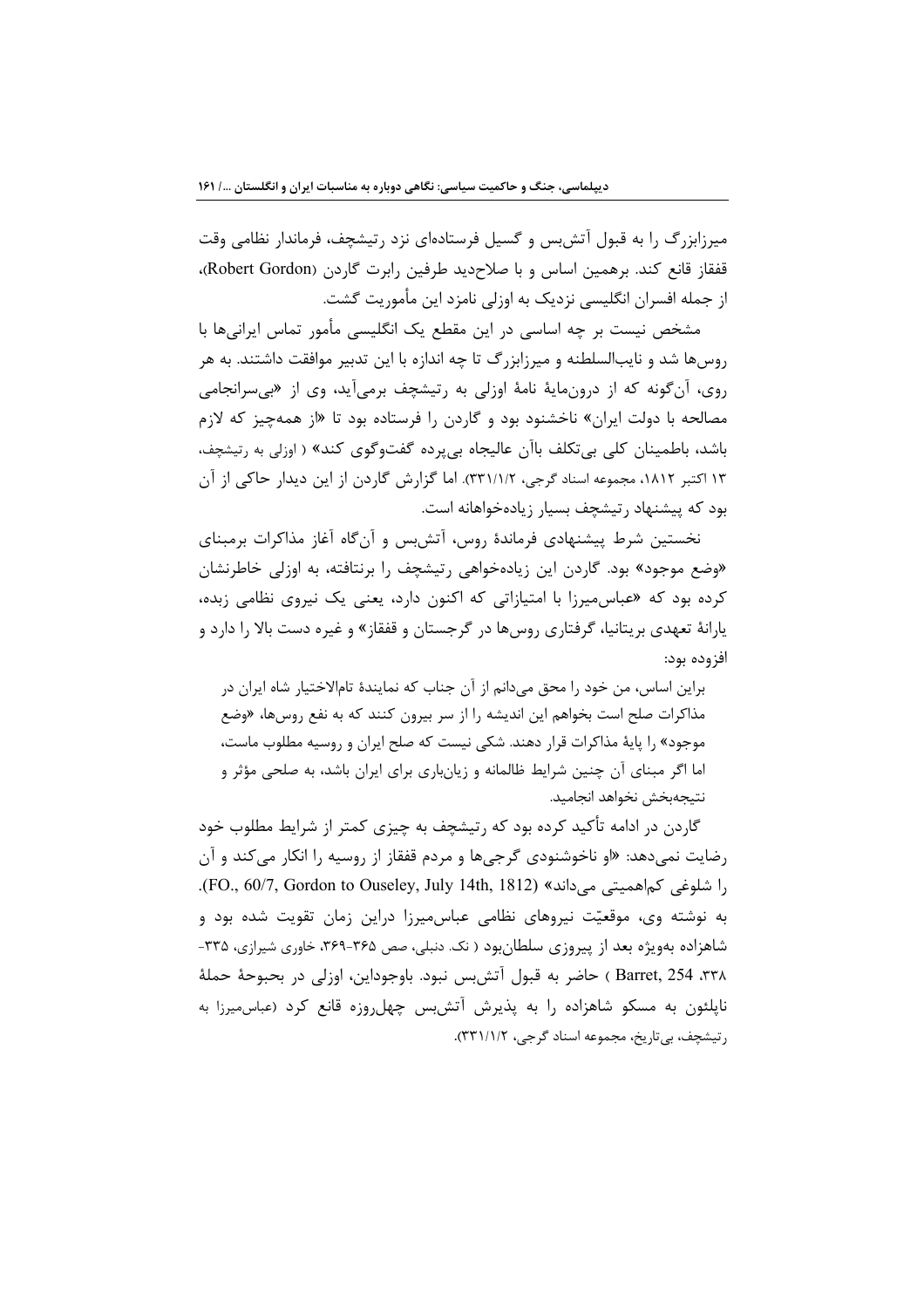اوزلی در نامهای که در این زمان به کاسلری، وزیر خارجهٔ جدید بریتانیا نوشت، ضمن اشاره به این نکته، نسبت به پیامد منفی این میانجیگری برای جایگاه انگلستان FO. 60/7, Ouseley to Castlereagh, August  $10^{\text{th}}$ , در ایران ابراز نگرانی کرده بود ( 1812). وی اندکی پس از آگاهی از مصالحهٔ روسیه و بریتانیا به دارسی دستور داده بود که نیروهای انگلیسی را از ادامهٔ جنگ با روسها باز دارد. از مجموع پنجاه افسر انگلیسی که دراین زمان در اُردوی شاهزاده بودند، صرفاً کریستی و لیندسی، دکتر کُرمیک و چند افسر توپخانه، آن هم بنا به اصرار نایبالسلطنه و میرزابزرگ اجازه یافتند به فعالیت خود ادامه دهند (Barret, 256. Kaye, 1856, 624-625). ييامد طبيعي اين اقدام اوزلي، آشفتگی اردوی عباسمیرزا و تضعیف شدید روحیهٔ سربازان بود. سربازانی که از جنگ با روسیه در شرایط سخت ماه رمضان خسته و فرسوده بودند (Morrier, 1818, 244).

در اواخر رمضان١٢٢٧/ اوايل اكتبر١٨١٢، جيمز موريه به نمايندگي از اوزلي مأمور دیدار با رتیشچف شد تا زمینهٔ دور بعدی مذاکرات را هموار کند. وی در ملاقات با رتیشچف، او را شادمان، خرسند از روند مذاکرات و در موضع خود استوار یافت (Morrier, 1818, p.246-247). رتيشچف مدعى بود هيچ حق و اختياري براي واگذاري متصرفات ندارد و مبنای آغاز مذاکرات را توافق بر روی سه چیز تعیین کرد: «وضع موجود فعلي»، به رسميتشناختن فتحعلى شاه به عنوان شاه قانوني و مشروع ايران و تضمین ولایتعهدی و جانشینی عباسمیرزا. البته موریه مدعی بود که کوشیده است موضع رتیشچف را تا حدی تعدیل کند و پیشنهاد کرده بود که روسیه با چشمپوشی از خان نشینهای اشغالی و حفظ گرجستان زمینهٔ صلحی عادلانه و پایدار را با ایران فراهم کند. ضمناً به رتیشچف هشدار داده بود که «چهبسا روسیه و انگلستان دوباره وارد جنگ شوند یا فرانسه در معادلات دستبالا را بگیرد. در آن صورت شکی نیست ایرانیها که مدعی گرجستاناند، از فرانسه استقبال میکنند.» ( FO. 60/7, Morrier to Ouseley, ) .(Oct. 6th, 1812

موریه در نامهٔ دیگری مدعی بود خواست اصلی ایرانیها و اوزلی را مبنی بر استرداد «دربند، باکو و سراسر ساحل جنوبی به همراه قبه، شکی، شماخی، شیروان و قراباغ» به ایران را به , تیشچف فهمانده است (1812 FO. 60/7, Morrier to Ouseley, Oct. 6th.). وی در بازگشت از اُردوی رتیشچف به صوفیان رفت و ضمن گزارش به نایبالسلطنه، نسخهای از عهدنامهٔ صلح روسیه و عثمانی را که رتیشچف زیرکانه برای عباس میرزا فرستاده بود، به وی تسلیم کرد. نایبالسلطنه در نامهای که پس از مطالعهٔ دقیق آن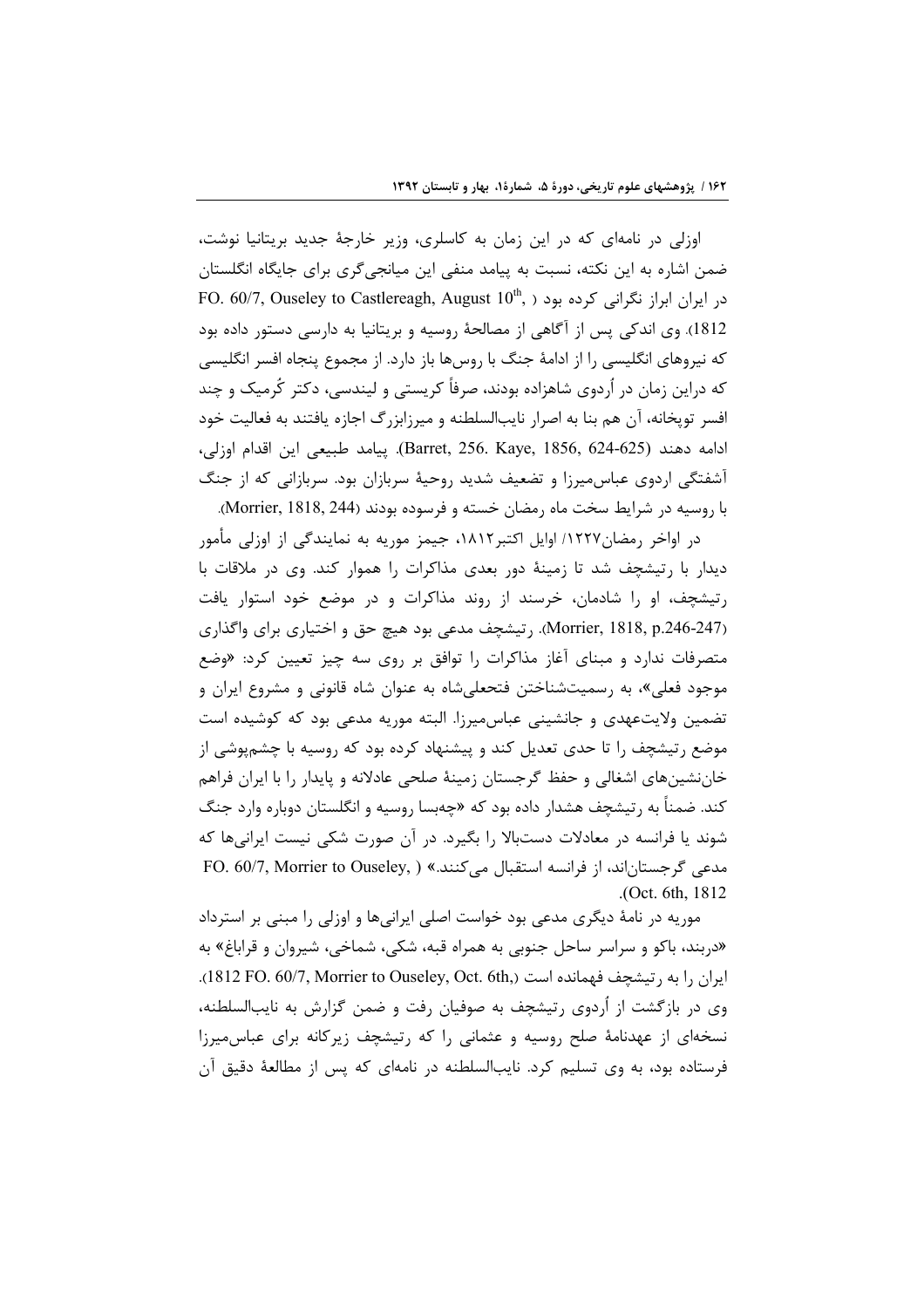عهدنامه به اوزلی نوشت، آن صلح را به زیان ترکها و نشانهٔ ضعف عثمانی تشخیص داده بود (FO. 60/7, Prince Royal to Ouseley).

موضع رتیشچف اساساً برای طرف ایرانی قابلقبول نبود. به همین خاطر مذاکرات میرزاابوالقاسم و حق1ردیف در آق تپه (۹ اکتبر۱۸۱۲/ ۲شوّال۱۲۲۷) نیز زود و بی نتیجه پایان يافت (Morrier, 1818, 249-250). در اين مذاكرات روسها همان مواضعي را كه رتیشچف به موریه خاطرنشان کرده بود، تکرار کردند. اما میرزاابوالقاسم با قاطعیت آن پیشنهادها را رد کرد (صورت مذاکرات، اصلان دوز، ۲۷سپتامبر ۱۸۱۲، مجموعه اسناد گرجی، ٣٣١/١/٢). اوزلي چندي بعد در گزارش مفصلي به كاسلري، از بي نتيجه ماندن تلاش خود برای عقد مصالحهای میان ایران و روسیه ابراز تأسف کرده و افزوده بود:

شما میدانید که ما متعهدیم ایران را در بازپس گیری ایالاتی که در اشغال روسیه است یعنی گرجستان، دربند، قبه، شکی، شیروان و قراباغ، پاری کنیم. از میان اینها تنها گرجستان به صورت بالفعل در تصرف روسیه است و حتی در آنجا نیز الکساندرمیرزا، شاهزادهٔ گرجی وفادار به ایران، شورش بزرگی را رهبری میکند. در دیگر نواحی چیزی شبیه حکومت کنونی فرانسه بر اسپانیا جریان دارد و اکثر مردم مخالف سلطهٔ روس|ند. به پُمن نبردهای پیروزمند سوارهنظام ایرانی، روسها فراتر از جنگ و خونریزی کاری از ييش نيردەاند.

اوزلی در ادامهٔ این نامه به میزان دلبستگی طرف ایرانی به گرجستان اشاره میکند اما می|فزاید که توانسته است با تعهد واداشتن روسها به عقبنشینی از دیگر ایالات و به منظور مصالحه، نایبالسلطنه را به چشمپوشی از گرجستان راضی کند. وی همچنین با اشاره به این که در چنان شرایطی آتشبس برای روسها بهفایت مطلوب است، خبر داد از این که شاهزاده را قانع کرده است تا قراباغ را نگه داشته و استرداد باقی ایالات را به سخاوت تزار واگذارد. بعید به نظر می رسد که در این فرصت اندک نایبالسلطنه از مواضع خود تااین حد عقب نشسته باشد. جالب این که بر مبنای این گزارش شاهزاده حاضر شده بود در قبال اقدام مشفقانهٔ تزار در بازپسدادن نواحی اشغالی، بخشی از نیروهای نظامی خود را به لهستان گسیل کند تا به نفع روسها بجنگند ( FO. 60/7, .(Ouseley to Castlereagh, Oct. 12th, 1812)

بیست٫وزی پس از این جریان، کُتلیارفسکی، سردار روس از وضعیت نامعین موجود بهره جسته، در اصلان دوز شکست سختی به سیاه نایبالسلطنه وارد آورد ( Kaye, 1851, I/625-630; Barret, 257). اين واقعه ضربهٔ شديدي به اقتدار نايبالسلطنه و دولت قاجار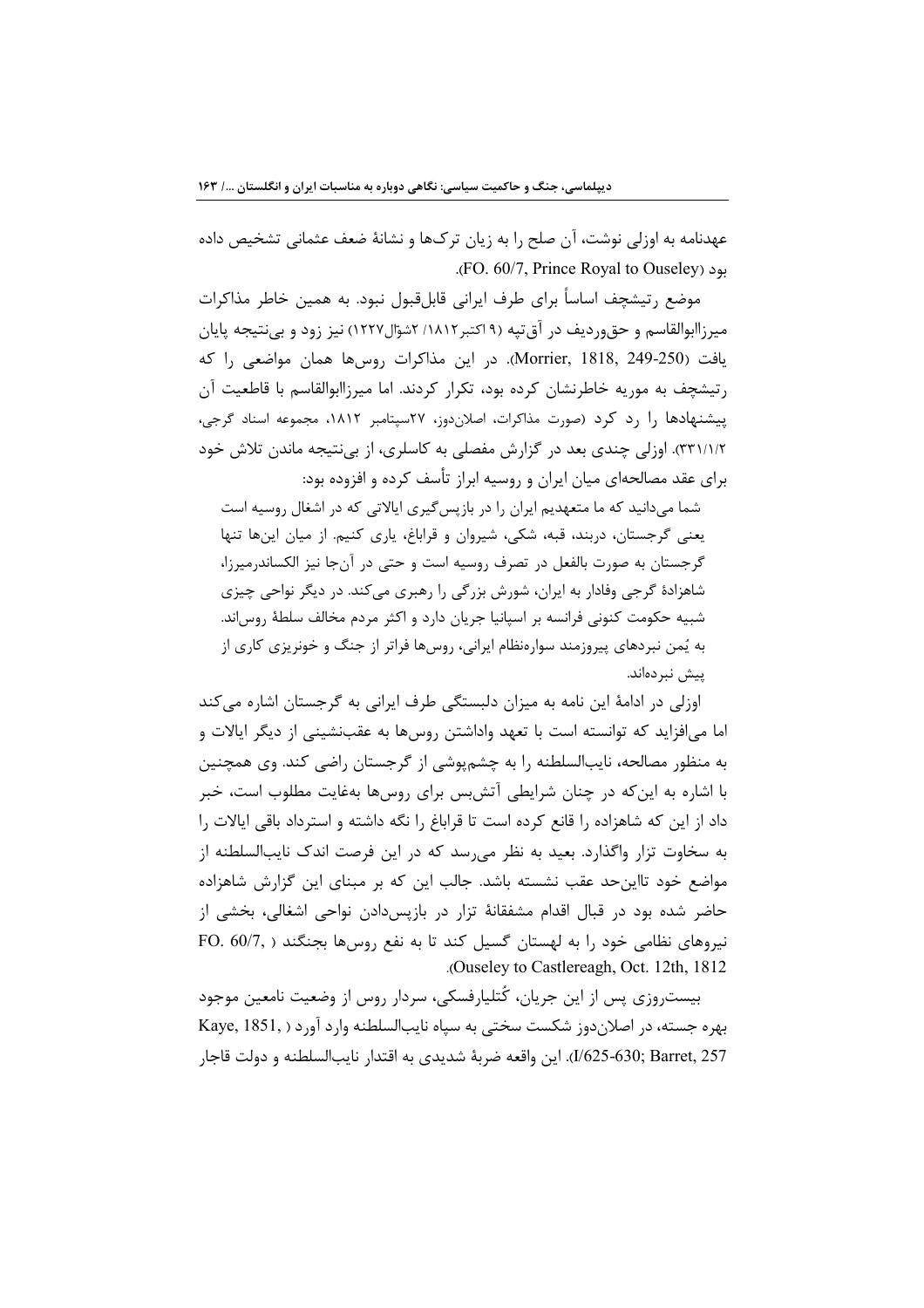بود و موضع روسها در مذاکرات را تقویت کرد. اوزلی به کاسلری نوشت که این رخداد ناگوار بر نایبالسلطنه و میرزابزرگ، وزیر «همهکارهاش» بسیار گران آمده و آنان نگران از سرزنش شاه، انگلیسیهای بهزعم خودشان «اکنون دوست روسیه» را علت اصلی شکست معرفی کردهاند. با وجود این، اعتماد شاه و میرزا شفیع به سفیر مانع از تغییر رفتار ایشان با وی شده بود. اوزلی در ادامه بر وفاداری خاص میرزاابولحسنِخان به انگلستان تأکید کرده، از اعتماد ویژهاش به ایلچی و همراهی وی با اوزلی در جهت «ناکامگذاشتن دسیسههای میرزابزرگ و گروه هوادارش» خبر داده بود. اوزلی که روابطاش با میرزابزرگ از همان زمان فراخوانی انگلیسیها از اردوی نایبالسلطنه روی در وخامت نهاده بود (Kaye, 1851, I/624)، بهزحمت توانست با شاه خلوت کرده، كوشش وزير را در جهت آگاه كردن ساحت همايوني از مخاطرات اعتماد بيش از اندازه به انگلیسی ها خنثی کند (FO. 60/7, Ouseley to Castlereagh, Des. 24th, 1812).

شکستهای یی دریی ایرانیها از روسیه در چندماه منتهی به بهار ۱۸۱۳/۱۲۲۸، شاه و هیئت حاکمهٔ تهران و تبریز را بر آشفته بود. همزمان با نزدیکشدن به فصل بهار، میرزابزرگ و عباس میرزا تکاپوی دوچندانی را برای اقناع شاه به لزوم ادامهٔ جنگ با , وسيه آغاز كردند(FO. 60/7, Ouseley to Castlereagh, Dec. 24th, 1812). در واقع، سفیر ایران در قسطنطنیه و نمایندگان میرزابزرگ، شاه را نسبت به ادامهٔ رویارویی FO. 60/8, Ouseley to Castlereagh, July 10th, ) ناپلئون و تزار امیدوار کرده بودند 1813). از سوی دیگر، با وجود شکست لشکر کشی ناپلئون به روسیه، اخبار این رخدادها بسیار دیر به ایران می٫رسید و حتی خود انگلیسیها نیز با تأخیر زیادی در جریان دقایق اوضاع اروپا قرار می5رفتند (Barret, 259). حتی پس از عقبنشینی ناپلئون، پیشبینی شکست نهایی وی بهسختی ممکن بود و خود اوزلی نیز همچنان نگران بهبود دوبارهٔ FO. 60/7, Ouseley ) موقعیّت ناپلئون و ثمربخشی تلاش پنهان جاسوسان فرانسوی بود .(to Castlereagh, Dec.  $24<sup>th</sup>$ , 1812. Barret, .259

در بهار ۱۸۱۳/۱۲۲۸، اقدام شاه در فراخوان گستردهٔ شاهزادگان ایالات و سران قبایل از قصد حکومت قاجار برای لشکر کشی وسیع به قفقاز حکایت داشت (دنبلی، صص ۴۰۶-۴۰۹؛ خاوری شیرازی، ج۱، صص ۳۵۱- ۳۶۰؛ سـپهر، ج۱، ۲۴۳ ۲۳۵؛ هدایت، ج ۱۳، ص۷۶۴۹). شاه در این زمان از اوزلی خواست در همدان اقامت جوید؛ اقدامی که اوزلی را نسبت به مقاصد وی و بالاگرفتن نفوذ میرزابزرگ بدگمان کرد.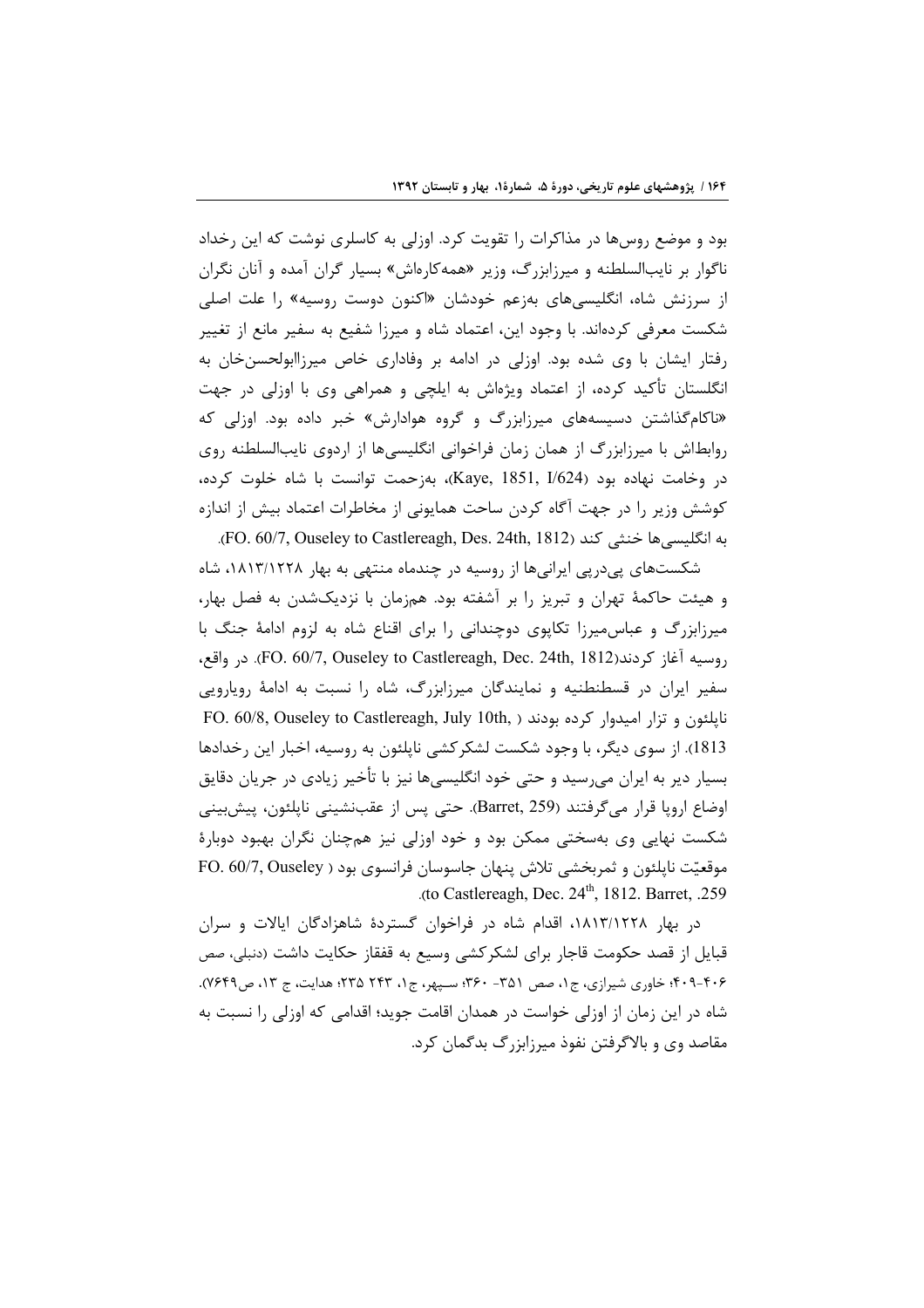در واقع، از مدتی پیش گونهای زورآزمایی سیاسی میان اوزلی و میرزابزرگ شدت گرفته بود. اوزلی به نوشته خودش، دلایل زیادی داشت که نشان میداد میرزابزرگ «درحال توطئهچینی به نفع دشمن ما [فرانسه] است». وی مدعی بود که میرزابزرگ به منظور اقناع شاه به ادامهٔ جنگ، حتی اقدام به جعل نامههایی بهنام میرزاشفیع و عسكرخان افشار كرده است تا امكان تماس با فرانسه را تقويت كند ( FO. 60/7, Ouseley to Castlereagh, Dec. 24th, 1812). اوزلی با تأکید بر این تکاپوهای میرزابزرگ و گروه همفکر وی، کاسلری را به توجه بیشتر به موقعیت حساس ایران فراخوانده بود. منظور اوزلی از این توجه، احتمالاً همان کمکهای تاکتیکی بود که در چنین شرایطی قطعاً جایگاه ضعیف شدهٔ انگلیسیها در ایران را تقویت میکرد. اگرچه خود او به این نتیجه رسیده بود که «اگر ما امنیت هند را درنظر داریم، همان به که ایران را در همین شرایط ضعف و بربریت رها کنیم… قدرت این کشور هیچگاه به اندازهٔ ضعفاش به حال ما سودمند نیست.»

با وجود این، اوزلی همچنان حفظ دوستی قاجارها را ضروری میدانست و معتقد بود در این راستا «حتی اگر ناچار شویم خودمان از تصرف خارک و بوشهر دفاع کنیم، تداوم پرداخت میزانی از پارانهٔ فعلی به همان اندازه که شاه را قانع کند، بسنده خواهد بود.» (FO. 60/7, Ouseley to Castlereagh, Dec. 24th, 1812). اوزلي در آستانهٔ اجتماع بزرگ نیروهای قبایلی در سلطانیه به اردوی شاه شتافت تا او را نسبت به عواقب اقدام دوباره به جنگ هشدار دهد. وی قصد تسلیم در برابر شرایط پیشآمده نداشت، زیرا در آن صورت مصالحهای که این همه به آن امیدوار بود و می توانست خدمت بزرگی FO. 60/8, Ouseley to Castlereagh, ابه دولت متبوعاش تلقى شود، منتفى مى شد .(July 10th, 1813)

البته اوزلی، حتی اگر مغضوب شاه هم میشد، ابزار مؤثری برای فرونشاندن این غضب داشت. زمانی که به دنبال تداوم ناکامیها در برابر روسیه و ناکارمدی میانجی گری اوزلی، مناسبات وی با شاه بهطور محسوسی به سردی گرایید، در جریان مجادلهای با شاه به تاریخ ژوئن١٨١٣(جمادیالثانی١٢٢٨) برگ برندهٔ خود را رو کرد. وی خود جریان روپارویی|ش با شاه را به این شیوه نقل می کند:

اعلی حضرت با سخنانی لاف گونه و گستاخانه گفتگو را آغاز کرد. من نخـست سعی کردم با حفظ متانت و ادب پاسخ دهم، اما چون دیدم این شیوه فایـدهای نـدارد، زبـان تهدید و ارعاب به كار بستم. شاه گفت: گويا شـما بـيش از آن كـه طالـب مصالحه باشيد، درصدد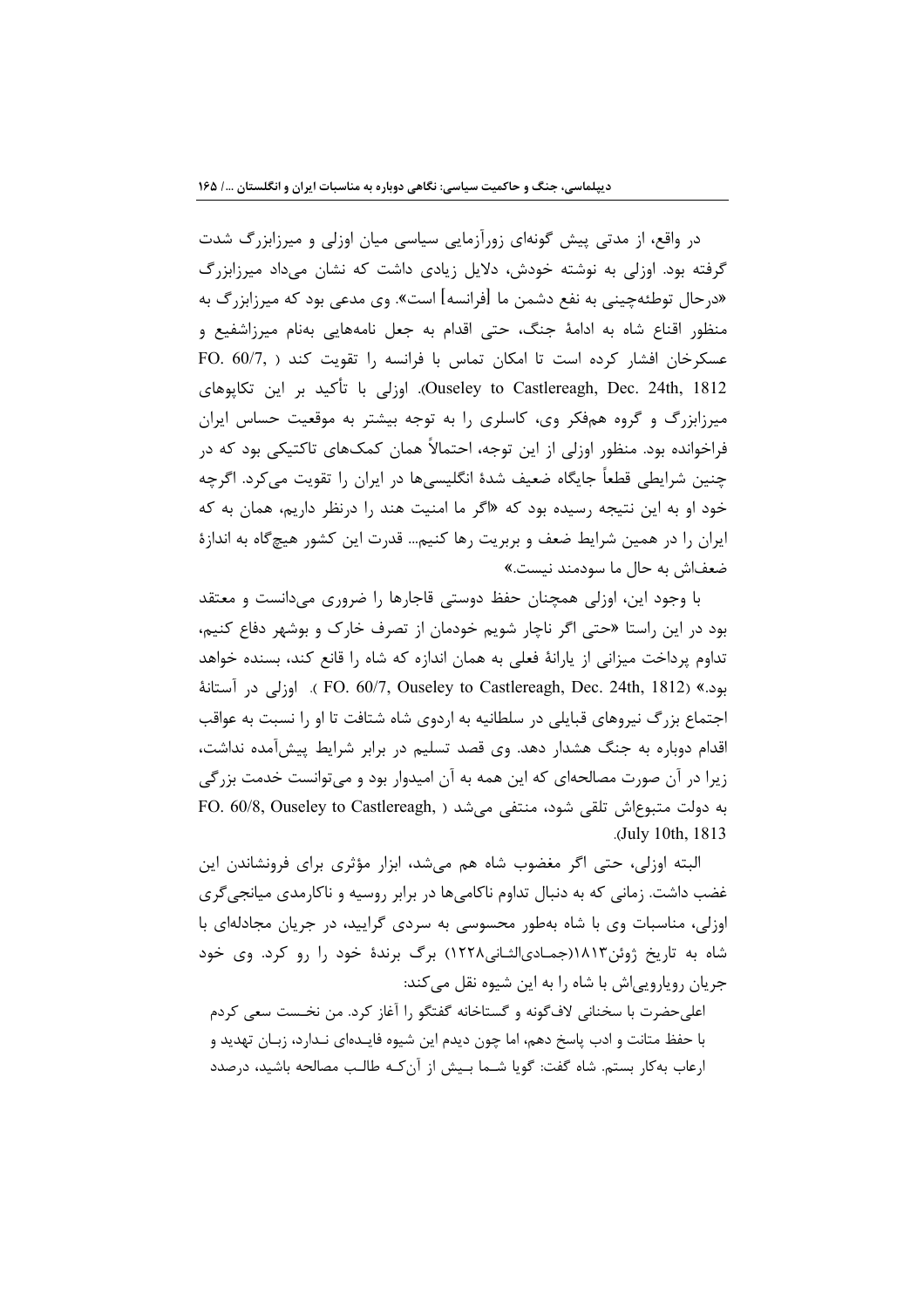جنگ افروختنید و افزود که هیچ ترسی ندارد، زیرا نهایت اقدام من، ترک دربـار و عهدشکنی خواهـد بـود. البته مـن به اعلیحضرت یادآوری کردم که بد نیست پیش از نقضپیمان به فکر اسـترداد پولهایی باشـند کـه تـاکنون هزینه کردهایم... ( Reynolds  $C \times C$ 

از سوی دیگر، شاه و میرزا شفیع همانقدر که به پیروزی فرانسه بر روسیه امیدوار بودند، نگران بودند که در پی حوادث جدید انگلستان ایران را در برابر روسیه رها کند (Barret, 259). اوزلی در جریان همین گفتگو آشکارا به شاه هشدار داده بود که «اگر روسیه شرایط مناسب و عادلانهای برای صلح پیشنهاد کند و دولت بریتانیا رد چنان پیشنهادی را بیمناسبت تشخیص دهد. بعید نیست طبق ر*وح عهدنامه که هدف آ*ن زحمت دشمنان و نه دوستان ما است، تداوم پرداخت یارانه را به صلاح نداند.»( .FO .(60/8, Ouseley to Castlereagh, July 10th, 1813

اوزلی، دستکم در خلال چند دور مذاکرات مستقیم یا غیرمستقیم با روسها، دريافته بود كه شرايط مناسب و عادلانهٔ دلخواه آنها با كف انتظارات حكومت قاجار نيز فاصلهٔ زیادی دارد. ازسویدیگر حکومت قاجار نیز اصرار چندانی برای پذیرش چنان مصالحهٔ خفتباری نداشت. بهویژه اگر انگیسیها به تعهد خود برای پرداخت پارانهٔ جنگی پایبند میماندند، شاه و ولیعهد آمادگی داشتند جنگ مذکور را تا سالها ادامه دهند (Reynolds, A Memoir, p. xcii). اما نکتهای که درک آن برای شاه و سیاستمردان قاجاری دشوار بود، سرشت و زمینهٔ سیاستی بود که بر مبنای ان پرداخت یارانهٔ مذکور و کمکهای نظامی به ایران حای توجیه داشت. چنان که اوزلی در ضمن گفتگوی خود با شاه اشاره کرده بود، سیاست «تماس با ایران» قرار نبود «مایهٔ زحمت دوستان بریتانیا» شود. در زمانی که انگلستان در اوج انقلاب صنعتی تحتفشار جنگ دریایی با نایلئون و سیاست قارهای وی بهشدت تحلیل رفته بود، مصلحت نبود که مناسبات انگلستان و روسیه در سایه منافع ایران تیره شود.

مبنای اساسی سیاست «تماس با ایران» در دههٔ نخست قرن نوزدهم، رفع تهدید از هند یعنی شریان حیاتی اقتصاد انگلستان در هنگامهٔ انقلاب صنعتی بود. اگر قرار بود انگلیسیها به مرحمت تزار از شر ناپلئون خلاص شوند، پشتیبانی از ادعاهای ایران تناسب چندانی با «شرایط جدید» نداشت. بدینترتیب، در تابستان ۱۸۱۳/۱۲۲۸ که دور جدیدی از مذاکرات صلح آغاز شد، اقتضای «شرایط جدید» آن بود که به هر ترتیب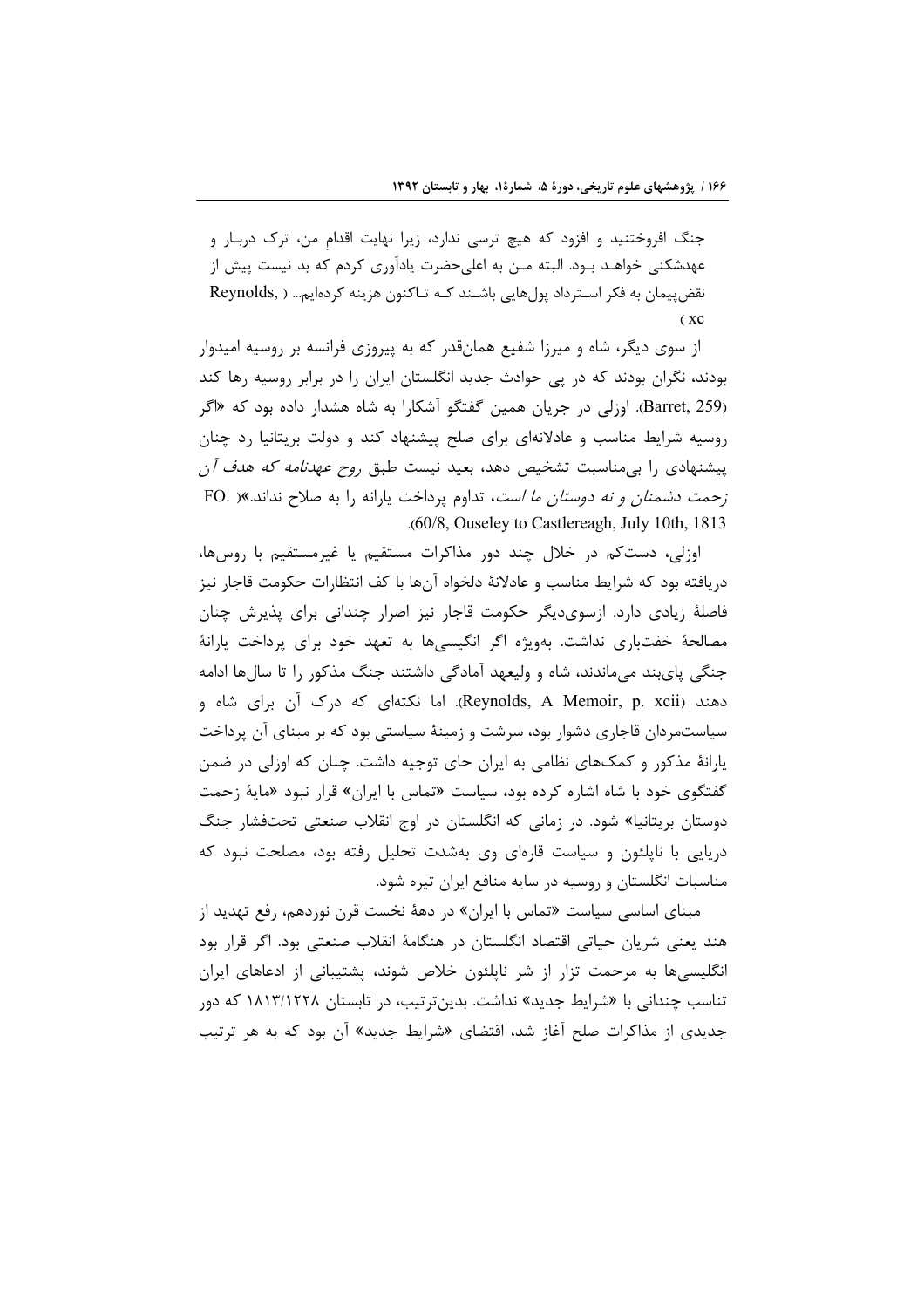FO. 60/9, Morrier to Ouseley, June ) مصالحهای میان ایران و روسیه صورت پذیرد  $.25th.1814$ 

سفير به اذعان خودش با تعهد دولت بريتانيا براي پرداخت «يارانهٔ سنگين» (Onerous Subsidy ) مواجه بود و توان انکار آن را نداشت. همچنین با این استدلال شاه و هیئت حاکمهٔ ایران روبهرو بود که در صورت عدم تمکین روسها به مصالحهای عادلانه، ایشان نه تمایلی به چشمپوشی از یارانهٔ مذکور داشتند و نه حاضر به پذیرش صلحی بودند که نتیجهٔ آن چیزی جز سرافکندگی و ازدسترفتن بخش مهمی از قلمرو و جمعیت ایران آن زمان نبود (FO. 60/10, Ouseley to Hamilton, April, 4th, 1815). از سوی دیگر، اوزلی هم موقعیت دولت متبوع خود در ایران را در مخاطره یافته بود، و هم خود به دنبال مرگ دختر و بیماری پسر و همسرش، در شرایط روحی بدی قرار داشت (Barret, p.252). پس دیگر علاقهٔ چندانی به ماندن در ایران نداشت و تصمیم گرفت با تعهد بیپایهای مبنی بر اقناع تزار به بازپسدادن بخشی از ایالات اشغالی و واداشتن رتیشچف به گنجاندن بندی در پیشنویس طرح پیشنهادی صلح<sup>(۵)</sup> دولت قاجار را به قبول خواست خود وادار كند (19 /FO. 249).

## بازی میرزا ابوالحسنخان ایلچی در میدان منافع انگلیس و روسیه

اوزلی که کم کم همه کاره و معتمد شاه برای پیشبرد مذاکرات با روس ها شده بود ( .FO 19 /249) پیش از ترک ایران شاه را بر آن داشت تا میرزاابولحسن خان ایلچی را بهعنوان نمایندهٔ مختار ایران در مذاکرات گلستان نامزد کند. فرمانی که شاه در این رابطه صادر کرد، با تأکید بر «اراده دو دولت بر مصلحت امور و رفاه جمهور و رفع کلفت و حصول الفت» و اشاره به تمایل «سردار و امین دولت روسیه» و «مأموریت و اختیار کلی» او در استقرار صلح، برای ایلچی نیز «اختیار کلی» قائل شده، از وی انتظار داشت «اول برای گفتگوی مصالحه و مسالمه، متارکهٔ پنجاهروزه کرده بعد با اختیار تمام و کفایت وافی به انجام کار مسالمت پردازد و حجتی متضمن اصول مصلحت و فصول لازمه و مواد وداد و شروط اتحاد گرفته و داده و بنیادی محکم درکار مطابقت نهاده باطن و ظاهر دقایق و حقایق اینمهم مبارک را بنظر صلاحاندیشی ملحوظ دارد...». در پایان نیز به وی اطمینان داده بود که «مواد و فصولی را که بهمقتضای مصلحت انجام می دهد در حضرت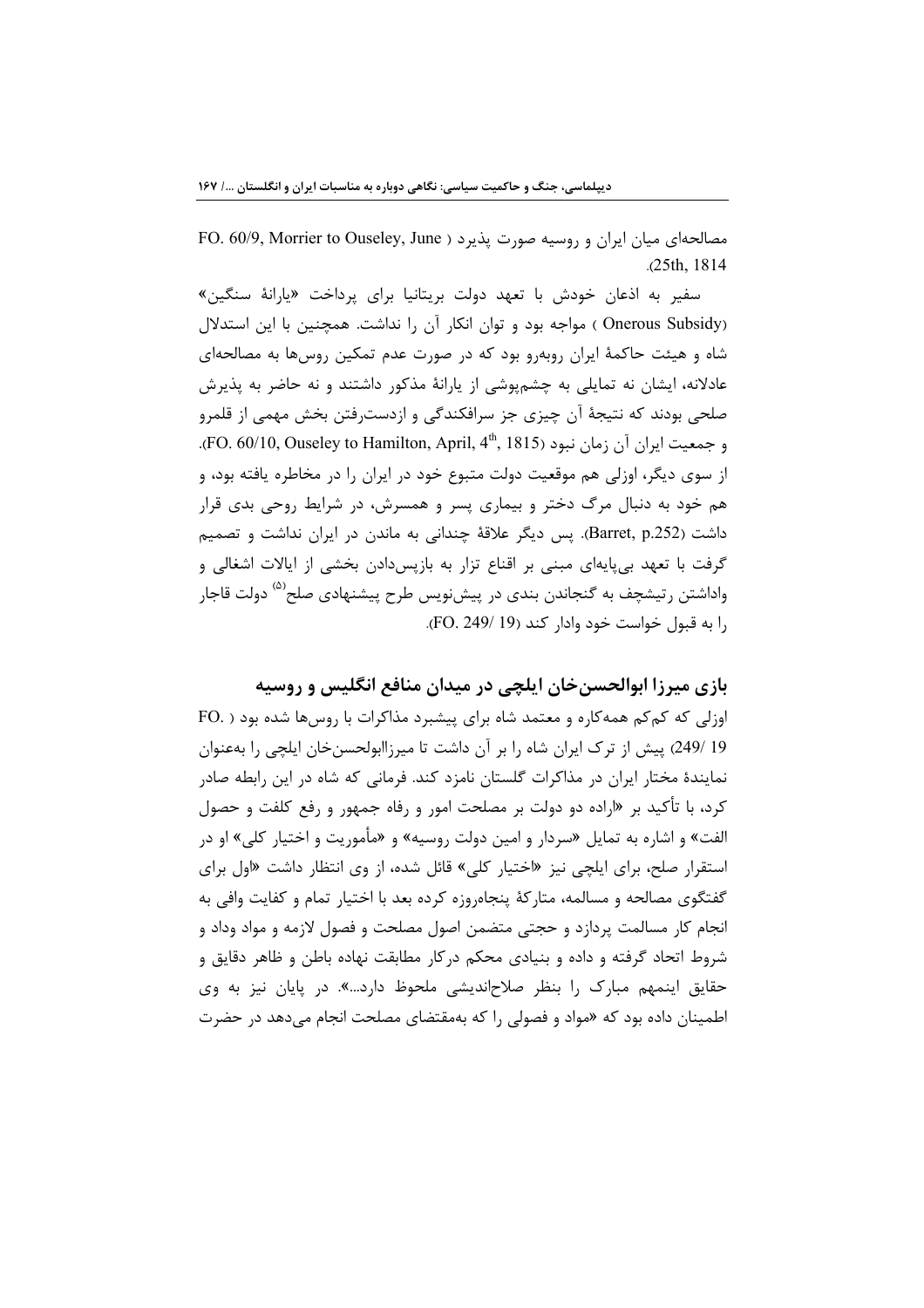همایون مقرون بامضا و قبول داند» ( فرمان فتحعلیشاه به میرزا ابوالحسن خان، بدون تاریخ، مجموعه اسناد گرجی، ۳۳۱/۱/۲).

ایلچی در سلخ رمضان ۱۲۲۸ با این اختیار تام، در مذاکرات مقدماتی با نمایندهٔ رتیشچف حاضر شد و تعهّد کرد که «با رضای خاطر پنارال موصوف را خاطرجمع می نمایم که به اختیار تمام از جانب دولت علیه ایران در گلستان با سردار روسیه ملاقات و در حین گفتگوی مصالحه و قرار آن عذری که موقوف به فرستادن آدم و اذن خواستن از دولت علیه ایران باشد، بجهت سردار موصوف در باب مصالحه نیاورم.» (صورت پیش نویس متار کهنامه گلستان، مجموعه اسناد گرجی، ۳۳۱/۱/۲).

از این تأکید دوباره چنان برمیآید که روسها نگران دخالت دوبارهٔ دارالسلطنه تبریز در ماجرا و برهمخوردن روند مصالحه بودند. بر مبنای فصل دوم این پیش نویس «اسطاطوسکو اوپریزندم» مبنای مصالحه قرار میگرفت؛ امری که پذیرش آن بهمعنای گام نخست ایران در عقبنشینی از ادعای خود بر ایالات اشغالی بود. متن اصلی متارکهنامه چندروزی بعد با حضور میرزا ابوالحسنخان و ژنرال رتیشچف تنظیم شد. سه فصل نخست این متارکهنامه ناظر بر تعیین دورهای پنجاهروزه برای آتش بس و الزام مؤكد دو طرف به رعايت جوانب آن بود. فصل چهارم نيز بر قبول قاعده «اسطاطوسكو اوپریزندم» بهعنوان مبنای مصالحه تأکید می کرد. بدینترتیب، روسها به همت دوستان انگلیسی توانسته بودند خواست آغازین خود را مبنی بر حفظ سرزمینهای اشغالی قفقاز جنوبی که اخیراً تالش نیز به آن افزون شده بود، به طرف ایرانی تحمیل کنند. این در حالي بود كه بر مبناي گزارشهاي اوزلي، موريه و گاردن، حكومت قاجار توان پافشاري بیشتر بر موضع خویش را داشت.

چندی بعد، اوزلی ایران را به مقصد روسیه ترک کرد و ایرانیها را با مسائل بعدی این مصالحه تنها گذاشت. وی در همین زمان نامهای از کاسلری دریافت کرد که پایان مأموریت وی را اعلام میکرد. جانشین ولزلی ضمن امیدواری نسبت به حضور مثبت و مؤثر اوزلی در جریان صلح ایران و روسیه، تأکید کرده بود که «مسئلهٔ درخواست ایران از روسیه برای استرداد برخی از ایالات مورد اشاره از طریق خرید آنها<sup>(۶)</sup> امری مربوط به مناسبات آن دو کشور است و ربطی به انگلستان ندارد.» سیس ابراز امیدواری کرده بود که «توقف جریان پارانهای که پرداخت آن را در خلال جنگ تعهد کرده بودیم، برمبنای شرایط جدید درک شود و شما مراقب خواهید بود که زمینهٔ تعهد دوبارهای برای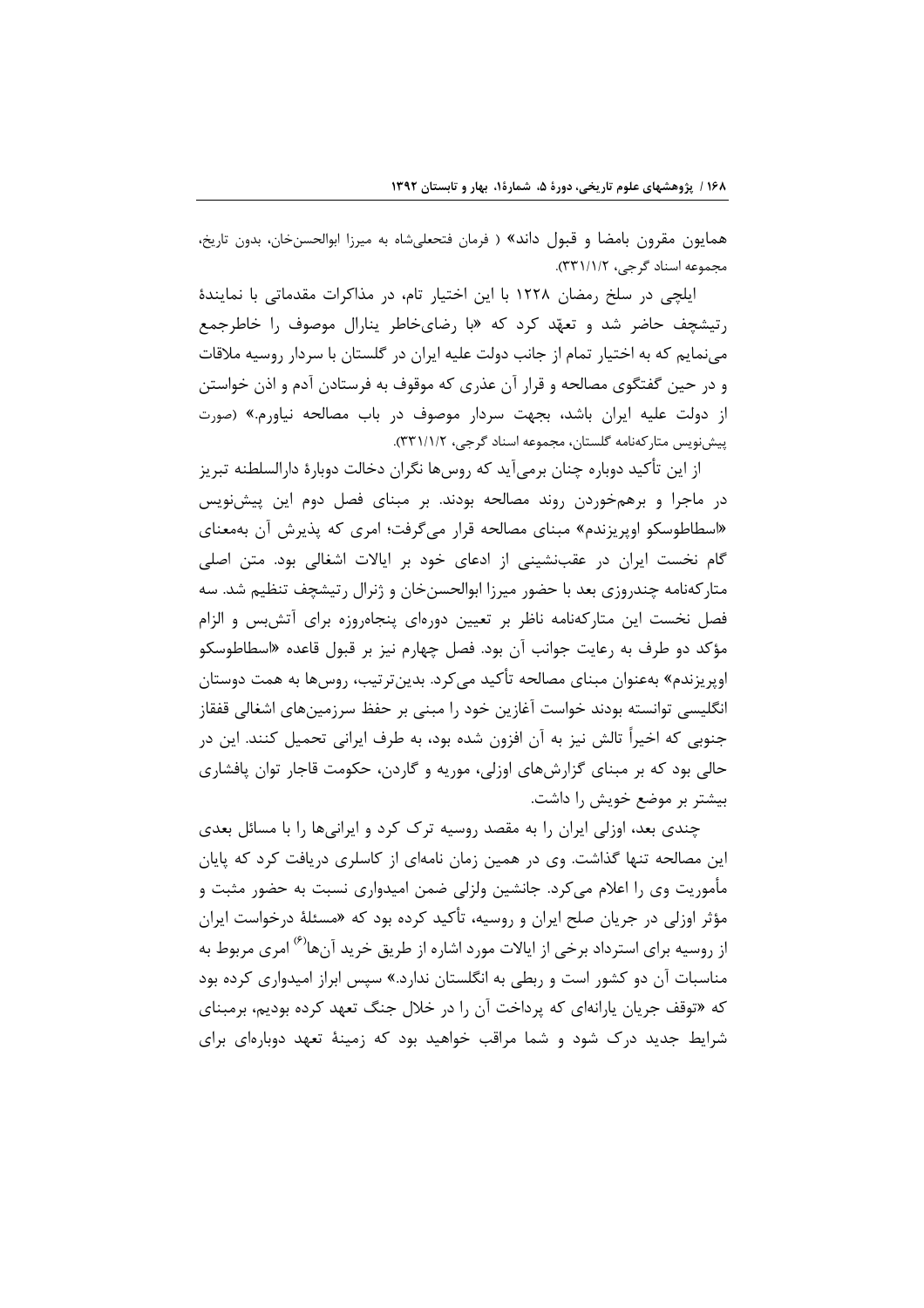FO. 60/9, Castlereagh to Ouseley, Sept. 23th, ) «يرداخت آن را فراهم نكنيد» (  $.1814$ 

اوزلی هنوز در روسیه بود که هنری الیس، جانشین وی با مأموریت انعقاد نهایی عهدنامهٔ مفصل به ایران آمد. پیش از این طبق دستوری به اوزلی توصیه شده بود که صورت پیش نویس پیشنهادی خود را برمبنای عهدنامهٔ مجمل اصلاح کند. این دستور تأکید ویژهای بر حذف برخی بندهای پیشiویس پیشنهادی اوزلی داشت. از جمله بند هفتم که ناظر بر تأسیس نیروی دریایی در دریای خزر توسط بریتانیا بود و با مناسبات انگلستان و روسیه سازگاری نداشت و بند یازدهم که به پیشنهاد حمایت از جانشینی عباس میرزا مربوط می شد. در مورد تعهّد حمایت مالی و نظامی از ایران در برابر حملهٔ قدرتهای اروپایی نیز خواسته شده بود که چنان تعهدی تا نهایت ممکن محدود گردد .(FO. 249/19, Bathurst to Ouseley, April 23th, 1811 [1812?])

مأموريت اليس و موريه تعديل بيشتر اين پيشنويس با هدف تأمين حداكثر منافع بریتانیا در ایران بود. ایشان درعین حال مأمور بودند که ضمن حفظ وفاداری دولت قاجار به انگلستان، مانع از سفر احتمالی ایلچی به آن کشور شده، به دولت ایران تفهیم کنند که تعهدات و قولهای اوزلی درباب حمایت از ادعای ایران بر قفقاز بیپایه و مبتنی بر FO. 249/17, Morier and Ellis to Castlereagh, Nov. ) نظر شخصی وی بوده است 30th, 1814, FO. 249/18, Morier to Liston, Aberan, June, 25th, 1814. این در حالي بود که اوزلي، چنان که دولت قاجار نيز مدعي بود، سفير فوق|لعاده و مختار انگلستان و تعهدات وي در حکم تعهّد دولت متبوعاش بود. بدينتر تيب، ضعف ساختاري حاکمیت قاجار در مواجهه با روسیه، ناآگاهی شاه و برخی وزیران او از ظرایف کار دیپلماسی، و وابستگی زیاد دولت به انگستان، زمینهٔ یک شکست سیاسی دامنهدار از روسیه را در این مقطع تاریخی فراهم کرد. ایرانیها که به قولهای اوزلی و بزرگمنشی تزار برای بازپس گیری بخشی از ایالات اشغالی دل خوش کرده بودند، بسیار دیر به حقیقت ماجرا پی بردند. در آن زمان مدتها بود که اوزلی پس از دریافت نشان «سنت FO. 60/9, Ouseley to Castlereagh, Sept. 1th, ۱ وسیه را ترک کرده بود 1814؛ نیز نک. علوی شیرازی، صص ۲۵۲-۲۵۳).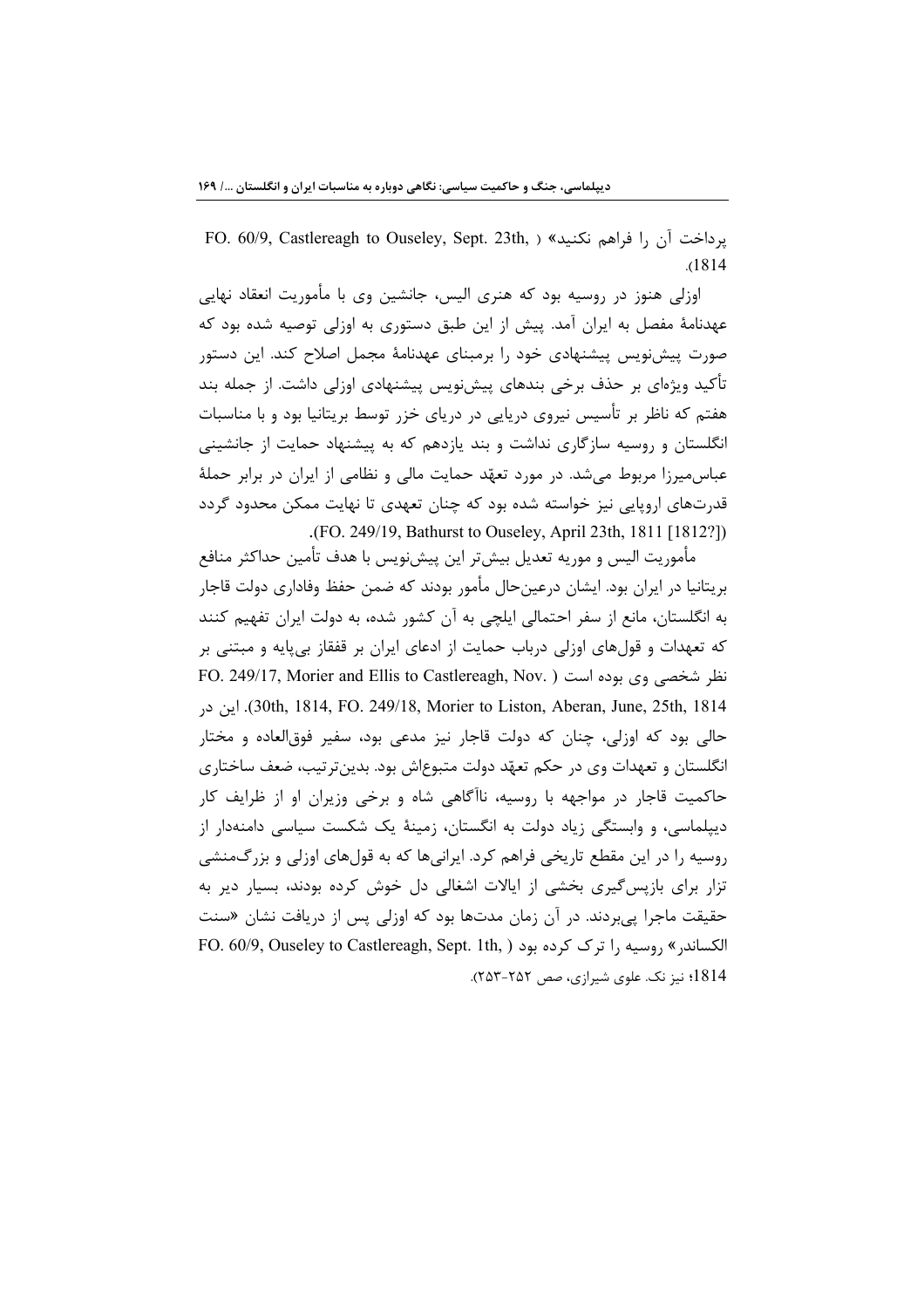نتيجه

حکومت قاجار در بدو تأسیس، در برابر چشمانداز بیِسابقهای از مناسبات بینالمللی قرار گرفت که زمینهٔ یک تجربهٔ دیپلماسی را برای این دولت فراهم کرد. عواملی چون موقعیت راهبردی ایران در همسایگی هندوستان، جنگهای ناپلئونی، نیاز به شناسایی حکومت استعماری هند و توسعهٔ مناسبات سیاسی و تجاری با همسایگان دولت بریتانیا را واداشت به ایران توجه کند. ازسویدیگر، دولت قاجار نیز که دستکم در آغاز قرن سیزدهم/ نوزدهم هنوز فاصلهٔ زیادی تا تثبیت نهایی اقتدارش بر ایران داشت، بهرغم بدبینی و بدگمانی نسبت به اهداف انگلیسی ها، از توسعهٔ مناسباتی که می توانست به ارتقای جایگاه سیاسی|ش کمک کند استقبال کرد. این رویکرد، زمانی که حکومت قاجار در برابر تهدید اساسی امپراتوری تزاری قرار گرفت، با جدیت بیشتری دنبال شد. زمانی که نایلئون با عبور از بحران اسپانیا و گشودن جبههٔ شرق مرحلهٔ جدیدی از لشکر کشیهای خود را آغازید، کلکته و لندن در مورد ضرورت توجه جدیتر به تهران به توافق رسیدند. محصول این توافق سفارت گور اوزلی بود. نتیجهٔ این مرحله از تماس با انگلستان برای قاجارها عینیتر بود. دریافت بخشی از پارانهٔ جنگی و حضور افسران انگلیسی خیلی زود به تقویت موضع ایران در برابر روسیه انجامید. درهمان حال، نفوذ اوزلی در دربار فتحعلی شاه نیز به نحو مؤثری ارتقاء یافت. درسال ۱۸۱۲/۱۲۲۸، به دنبال یورش ناپلئون به روسیه و صلح بریتانیا با آن کشور، اوزلی در موقعیت بغرنجی قرار گرفت. وی میبایست دولت قاجار را به صلح با روسها اقناع میکرد. لیکن شرایط موردنظر دو طرف برای صلح اختلاف زیادی داشت. شاه برمبنای تعهد انگلستان به پرداخت پارانه و کمک نظامی به ایران، تمایلی به صلح موردنظر روسها نداشت. روسها نیز قصدی مبنی بر استرداد سرزمینهای اشغالی نداشتند. تدبیر اوزلی در چنین موقعیتی تهدید شاه به قطع رابطه و در همان حال تعهد بیپایهای مبنی بر تلاش برای اقناع تزار به واگذاری بخشی از این سرزمینها بود. در این راستا، اوزلی و رتیشچف توافق کردند که بهمنظور جلب اعتماد دولت قاجار در پیش نویس عهدنامهٔ صلح، بندی گنجانده شود که تعیین تکلیف بخشی از نواحی اشغالی به نتیجهٔ مذاکرات ایلچی با تزار وانهاده شود. با این تدبیر، فتحعلی شاه به روند فرسایندهای از مذاکرات گام نهاد که وقتکشی و در نهایت تحمیل منویات روسها به حکومت قاجار نتیجهٔ آن بود. زمانی که خطر ناپلئون رسماً فروکش کرد، انگلستان زیاندیده از این بحران، ضرورتی نمی دید که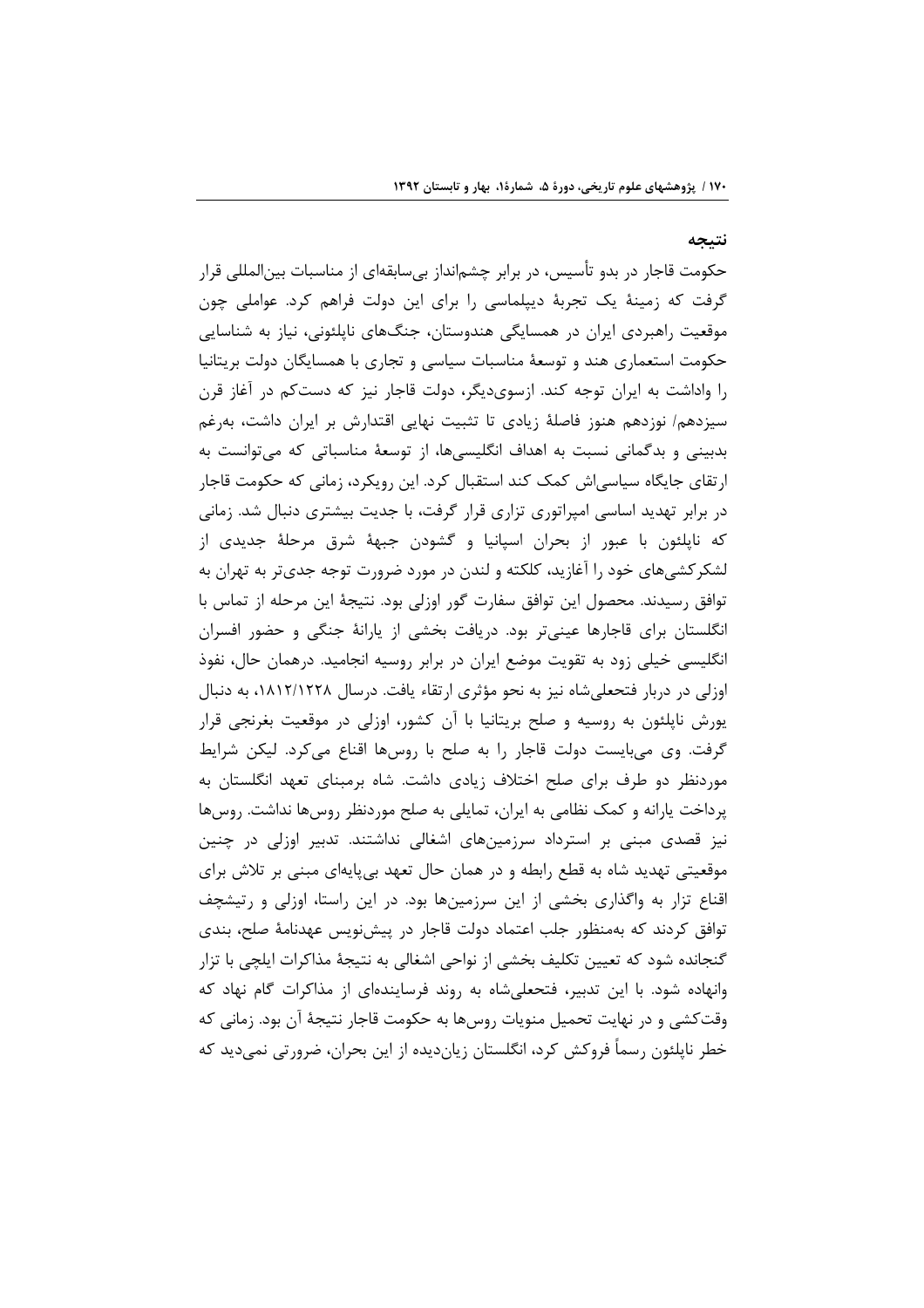باردیگر به خواست ایران در مورد لزوم عمل به تعهدات وزیرمختار خود توجه کند و مسئله ایران و روسیه را امری مربوط به دو کشور تشخیص داد. تکایوهای دیپلماتیک حکومت قاجار نیز برای واداشتن آن کشور به قبول مسئولیت خود در این مناقشه، راه به جایے نبرد.

### یےنوشت

۱\_ نک. شمیم، صص ۷۰-۸۲؛ نفیسی، ۲۲۱-۳۲۲؛ افشار یزدی، ۲۲۶-۲۳۴؛ بینا، ۱۶۰/۱-١٨٢؛ عبدالله يف، صص ٨٤-٩٣. برخي مطالعات جديد رويكردي مسئلهمحور به اين موضوع داشتهاند. برای نمونه بنگرید به: زرگرینژاد، ۱۳۸۱؛ همو، ۱۳۹۰. اینگرام و اتکین هر یک با رویکردی مستقل این موضوع را بررسی کردهاند. در این میان، پژوهش اینگرام که بر سرشت و زمینه دیپلماسی این زمان بریتانیا در قبال ایران تمرکز کرده، از تفصیل و دقت ویژهای برخوردار Atkin, 1980, pp. 123-144; Ingram, 1992, chapters 2-7, pp. 23-183.  $\ldots$ است:

۲ـ عنوان این اسناد در بررسی پیش٫و اختصاراً «اسناد گرجی» آمده است. لازم می دانم از گروه تاریخ دانشگاه تهران و به ویژه آقای گودرز رشتیانی که امکان دسترسی به این اسناد را فراهم آوردند، سیاسگزاری کنم.

3- Ingram, Chapter II, pp. 23-51 نک Persian Connection

۴ـ سپهر این هدایا را شامل: «ششصدهزارتومان زر مسکوک و س<sub>ما</sub>هزار قبضه تفنگ انگریزی و بیست عراده توپ و چهل عراده قورخانه» و هدایایی برای دیگر امنای دولت و همراهان اوزلی را شامل «سی تن مهندس و معلم آشنا به نظام جدید» دانسته است: سپهر، ج ۰، صص ۲۱۱-۲۱۲. عبدالله یف مبلغ مساعده اوزلی ۱٫ ۴۵۰ هزار یوند استرلینگ، نزدیک به ۱۲هزار تفنگ، ۳۲ توپ و مهمات جنگی نوشته است.(ص ۸۵)؛ وی حضور انگلیسیها و کمک آنان به ایران را ذیل سیاست ضدروسی انگلیسیها تفسیر کرده و عهدنامه گلستان را دستآورد روسها، مایه ناکامی این سیاستها و محصول بهبود وضعیت روسیه در صحنه جهانی و پیروزی آن در برابر ناپلئون میداند (صص ۸۹–۹۱).

۵ ـ «چون ميان وكلاء دو دولت پايدار عهدنامه مجمل قرار يافته بنابر اين شد كه بعد از وقوع مصالحه میمونه برای استقرار دوستی و اتحاد سفرا آمدوشد نمایند. لهذا سفیری که از طرف دولت علیه ایران به دولت بهیه روس میرود مطالبی را که درباب ولایات و غیره حال ملتوی میباشد نزد امپراطور دولت روس اظهار نمايد تا بخواست خدا مطالب مذكور فيصل ياب گردد و از تفضل الهي الی انقراض روزگار دوستی و اتحاد دولتین پایدار محکم و برقرار ماند و سردار دولت روس پنارال ردیشجوف نیز تعهد نمود که در حصول مطالب ایران کوشش و سعی کامل بعمل آورد.» صورت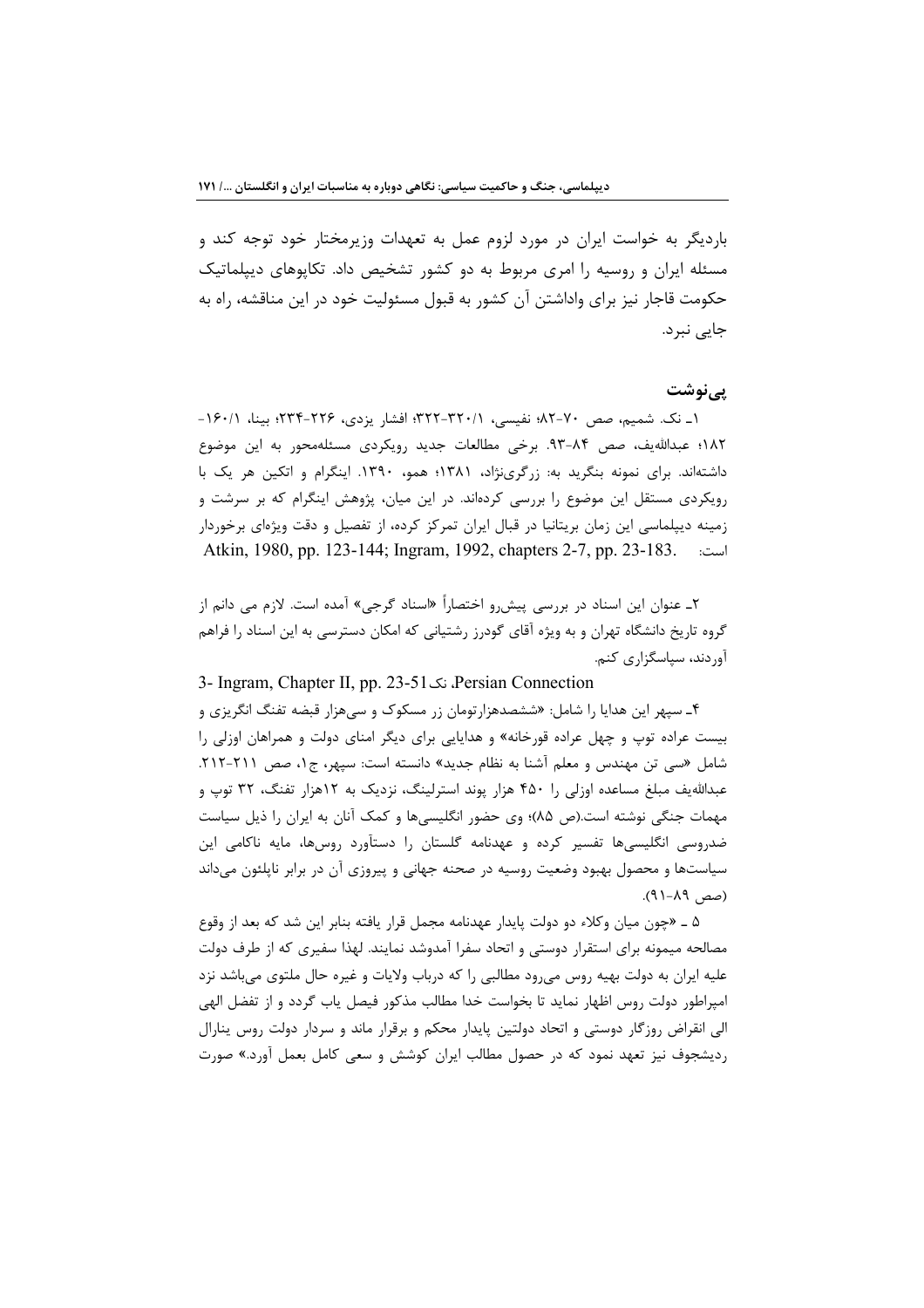پیش نویس مصالحهٔ گلستان، سلخ رمضان ۱۲۲۸، اسناد گرجی، ۳۳۱/۱/۲. این فصل که به متن اصلی پیش:ویس افزوده شده بود، همان طور که قابل پیش:پنی بود مورد اعتنای تزار قرار نگرفت و میرزاابوالحسن که پس از متارکه جنگ به عنوان نخستین سفیر رسمی به دربار روسیه شرفیاب شد، یس از معطلی بسیار دست خالی از پترزبورگ بازگشت. بنگرید به: علوی شیرازی، صص ۱۲۷-۱۲۹، ٥٢-٣٥٣. ٢۶۴-٥٤٢.

۶ ـ این پیشنهاد را گویا اوزلی بنا به علاقهٔ دوراندیشانهاش به تثبیت مرز ایران و روسیه در FO. 60/9, Ouseley to Castlereagh, ) نفقاز و توقف پیش روی روس ها مطرح کرده بود .(17th, 1814Feb

### منابع

گزیده اسناد آرشیوی وزارت خارجه بریتانیا (PRO)، پروندههای شماره ۱۲۸، ۱۳۳،۱۳۹. گزیده اسناد فارسی آرشیو دولتی گرجستان (اسناد گرجی)، ذخیرههای شماره ۲ و ۱۴۵۲. محمود افشار یزدی، سیاست اروپا در ایران، ترجمه سید ضیاءالدین دهشیری، تهران: بنیاد موقوفات دكتر محمود افشار، ١٣۵٨.

عباسقلي آقا باكيخانوف، گلستان ارم، چاپ عبدالكريم عليزاده، تهران: ققنوس، ١٣٨٣. علی اکبر بینا، تاریخ سیاسی و دیپلماسی ایران، دو جلد، تهران: انتشارات دانشگاه تهران، ۱۳۴۲. عبدالرزاق بيک دنبلي، مآثر سلطانيه، تصحيح و تحشيه غلامحسين زرگري نژاد، تهران: مؤسسه

ایران، ۱۳۸۳.

غلامحسین زرگرینژاد، «قرائتی دیگر از منازعه لرد مینتو و سرهارفورد جونز: تحلیلی از مبانی نخستین مسافرت ایلچی دربار قاجار به انگلستان»، تاریخ، نشریه تخصصی گروه تاریخ دانشگاه تهران، ش ١٣٨١،٣٧، صص ١٣٧- ١٥٥.

غلامحسين زرگريiژاد، «موافقتنامه گلستان: قرارداد متاركة جنگ يا عهدنامهٔ قطعي (؟!)»، فصلنامة مطالعات تاريخ اسلام، سال ٣، شمارة ١٣٩٠، صص ٧٧-١٠٢.

محمدتقی لسانالملک سپهر، ناسخالتواریخ، چاپ محمدباقر بهبودی، ج۱، تهران: کتابفروشی اسلاميه، ١٣۴۴.

علی|صغر شمیم، ایران در دوره سلطنت قاجار، قرن سیزدهم و نیمه اول قرن چهاردهم، تهران: انتشارات زرياب، ١٣٧٩.

میرزا فضلالله خاوری شیرازی، تاریخ ذوالقرنین، چاپ ناصر افشارفر، دو جلد، ج۱، تهران: انتشارات مجلس، ١٣٨٠.

الکساندر چلوخادزه فهرست اسناد آرشیوهای گرجستان پیرامون تاریخ ایران، تهران، مرکز اسناد و تاریخ دیپلماسی، ۱۳۸۱.

گودرز رشتیانی، فهرست اسناد آرشیوهای گرجستان دربارهٔ تاریخ ایران، ج۲، تهران، مرکز اسناد و تاریخ دیپلماسی،۱۳۸۴.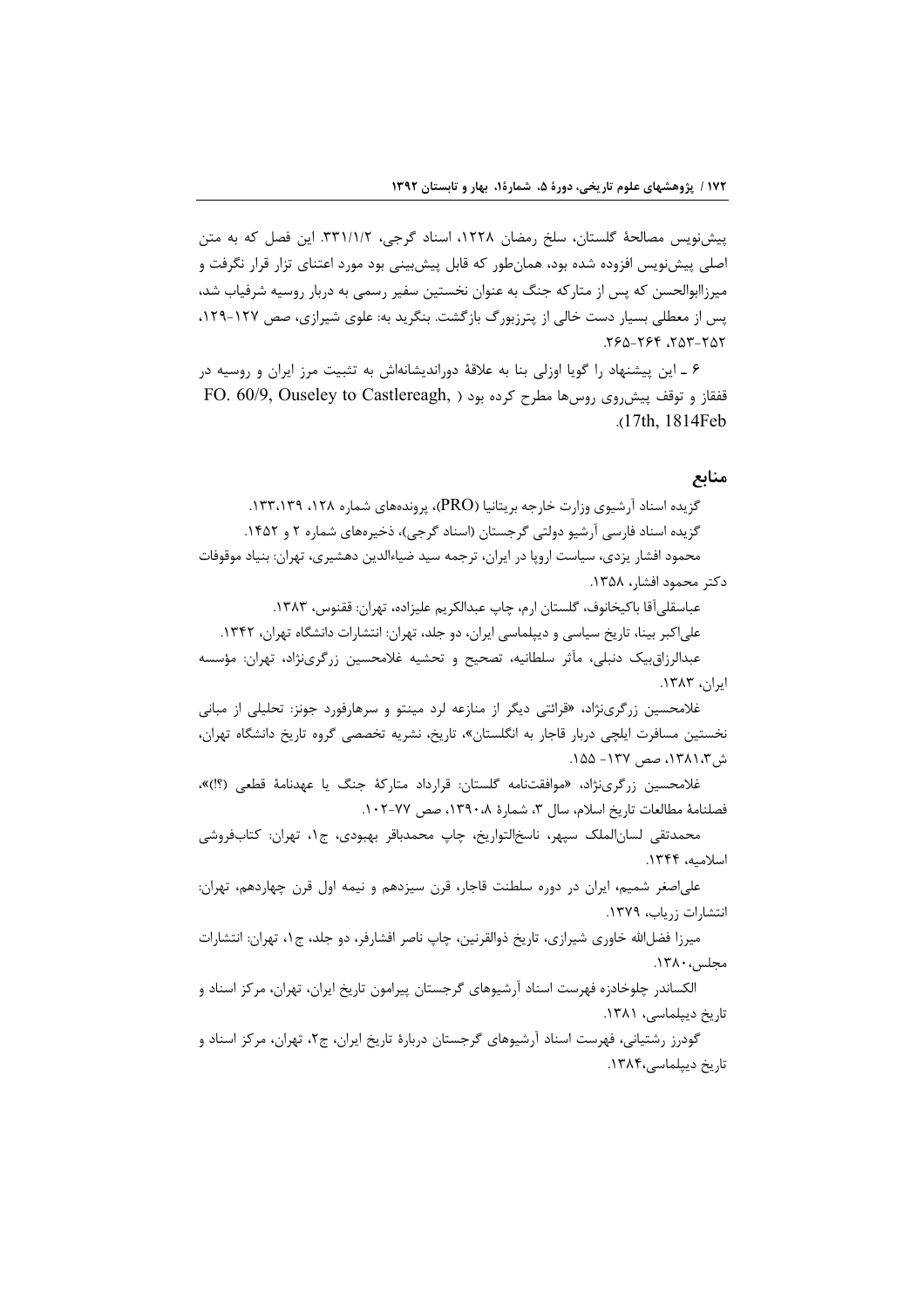كنت آلفرد دوگاردان، خاطرات مأموريت ژنرال گاردان در ايران، ترجمهٔ عباس اقبال آشتياني، چاپ همایون شهیدی، تهران: انتشارات گزارش، ۱۳۶۲.

فتحالله عبداللهيف، گوشههايي از تاريخ ايران، تهران: انتشارات ستاره۱۳۵۶ .

میر;امحمدهادی علوی شیرازی، دلیلالسفرا، سفرنامه میرزا ابوالحسنخان ایلچی به روسیه، به كوشش محمد گلبن، تهران: مركز اسناد فرهنگي آسيا ، ١٣۵٧.

علی مشیری، «اوضاع سیاسی ایران بین سالهای ۱۸۰۰ و۱۸۱۰ میلادی و فرمان جرج سوم به سرگوراوزلی، مأمور فوق|لعاده و ایلچی کبیر دولت انگلیس در دربار شاهنشاهی ایران و اولین سند نفوذ انگلیس درایران»، وحید، سال پنجم، شماره ۱، ۱۳۴۶، صص ۲۷-۳۱.

سعید نفیسے، تاریخ اجتماعی و سیاسی ایران در دورۂ معاصر، ۲جلد، تھران: بنیاد، ۱۳۶۱.

غلامعلي وحيد مازندراني، مجموعه عهدنامههاي تاريخي ايران، تهران: انتشارات وزارت امورخارجه،  $150.$ 

رضاقلی خان هدایت، تاریخ روضةالصفای ناصری، چاپ جمشید کیانفر، جلد ۱۳، تهران: اساطیر،  $\lambda \tau \lambda$ 

Public Record Office (PRO), FO. 60

Muriel Atkin, *Russia and Iran. 1780-1828*. (Minneapolis: University of Minnesota Press, 1980.

A. Barrett, "A memoir of Lieutenant-Colonel Joseph D'Arcy. R.A, 1780-1748", *IRAN* 43, pp. 241-275, 2005

A. Dupré, Voyage en Perse faite dans les années 1807, 1808 et1809, 2 toms, Paris, 1819.

W. Freygang & F. K Freygang, Lettres sur le Caucase et de Géorgie, London , 1823.

P. A. L. de Gardane, Journal d'un voyage dans la Turquie de Asie et la Pers fait en 1807 et 1808, Paris 1809.

Edward Ingram, Britain's Persian Connection, 1798-1828, Prelude to the Great Game in Asia , Oxford: Clarendon Press, 1992.

Harford Jones-Brydges, An Account of the Transactions of His Majesty's Mission to Persia in the years 1807-1811, London, 1841.

John W. Kaye, History of the War in Afghanistan, London, 1851.

John W. Kaye, the Life and Correspondence of Sir John Malcolm, vol. I, London, 1856.

J.B. Kelly, Britain and the Persian Gulf, 1795-1880, London: Clarendon Press, 1968.

[J. Malcolm], Sketches of Persia, 2 vols.(London), 1828.

John Malcolm, The Political History of India (London), 1969.

James Morrier, A Journey to through Persia, Armenia and Asia Minor to Constantinople in the years 1808 and 1809, (London), 1812.